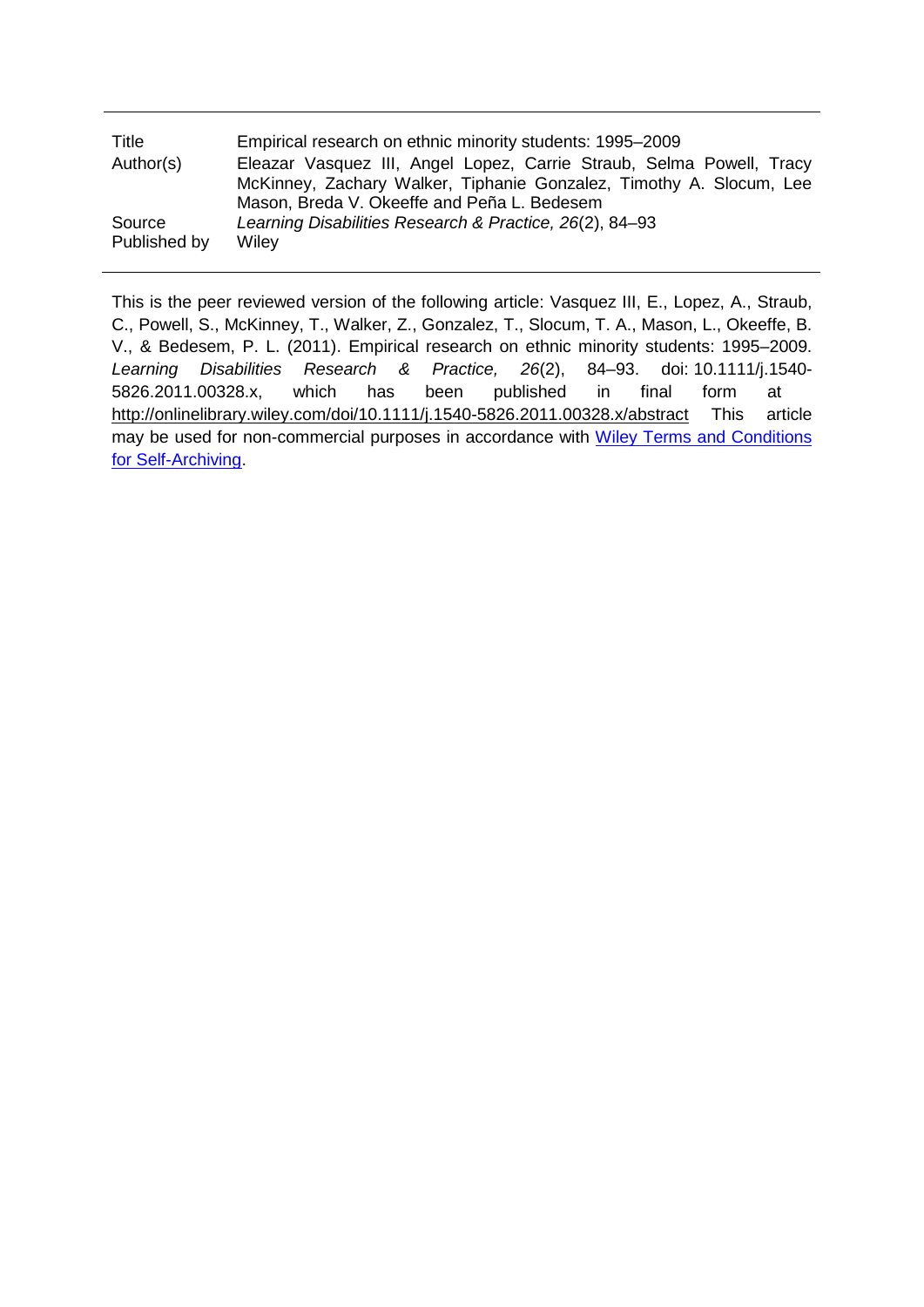# Running head: EMPIRICAL RESEARCH ON ETHNIC MINORITY STUDENTS

Empirical Research on Ethnic Minority Students: 1995 - 2009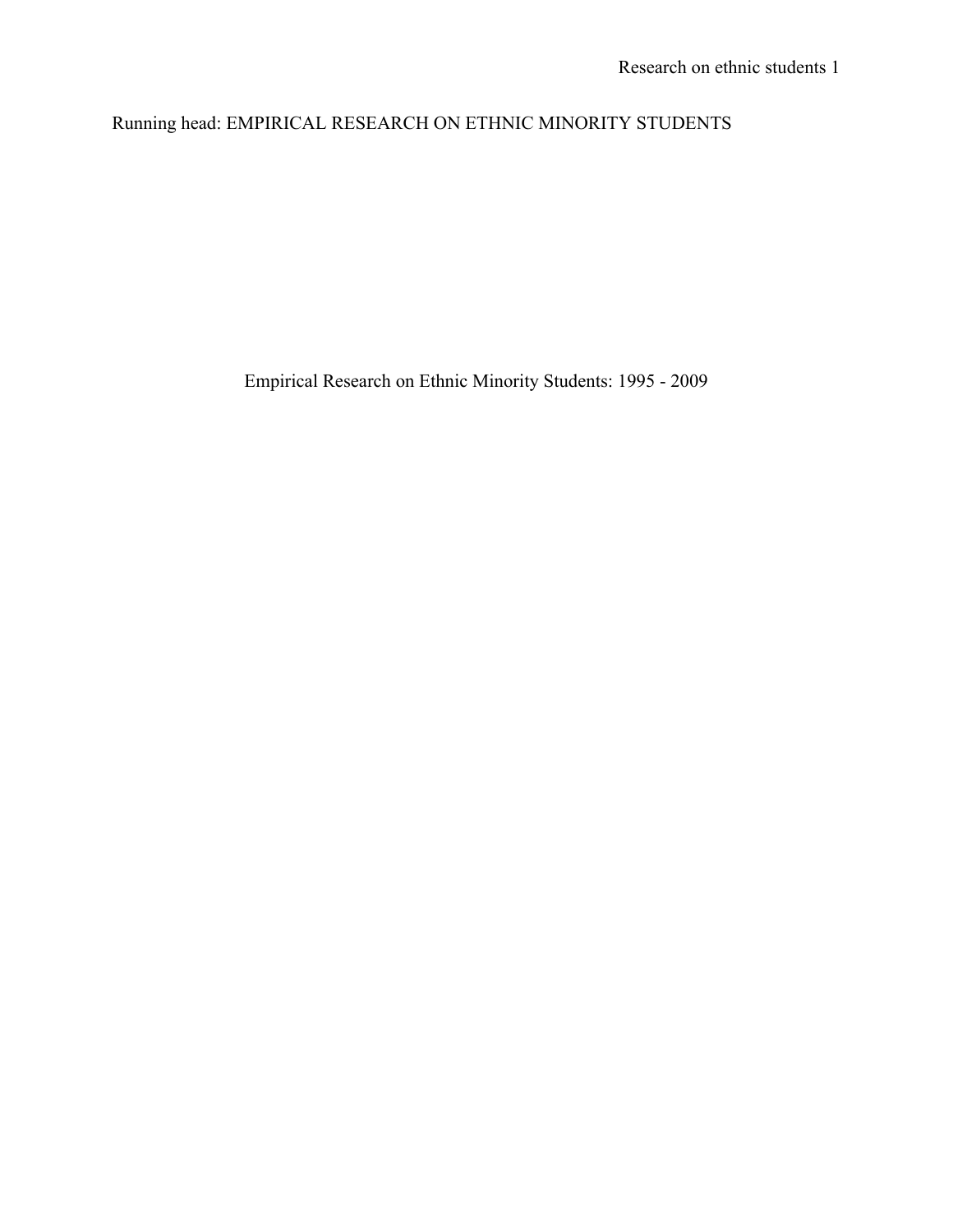#### Abstract

Ethnic minority disproportionality has been a topic of extensive discussion and research for many years (Children's Defense Fund, 1975; Glackman et al., 1978; McCarthy & Hodge, 1987; Office of Civil Rights, 1993; Townsend, 2000; and Artiles, Trent, & Palmer, 2004). Disproportionality is so important, Congress has passed legislation to address these concerns (e.g., NCLB & IDEIA). In 1997, Artiles, Trent and Kuan conducted a seminal review of the special education research literature to identify how often researchers report and disaggregate data in ways that would support conclusions about specific ethnic minority groups. These authors found alarmingly low rates of publication on identifiable minority groups. The purpose of this review is to replicate the work of Artiles et al. (1997) and extend this literature analysis to the subsequent fifteen-year period (1995-2009). We reviewed the entire contents of four journals (*Journal of Learning Disabilities, Learning Disabilities Quarterly, Exceptional Children*, and *Journal of Special Education)* across fifteen years to describe reporting practices with respect to ethnic minority groups. Specifically, this review examined (1) the extent to which four journals published research focused on identifiable ethnic groups and (2) the extent to which the frequency of reporting ethnic information has changed in the last fifteen years. We found increases in the proportion of articles reporting ethnic minority information fifteen years following the Artiles et al. publication.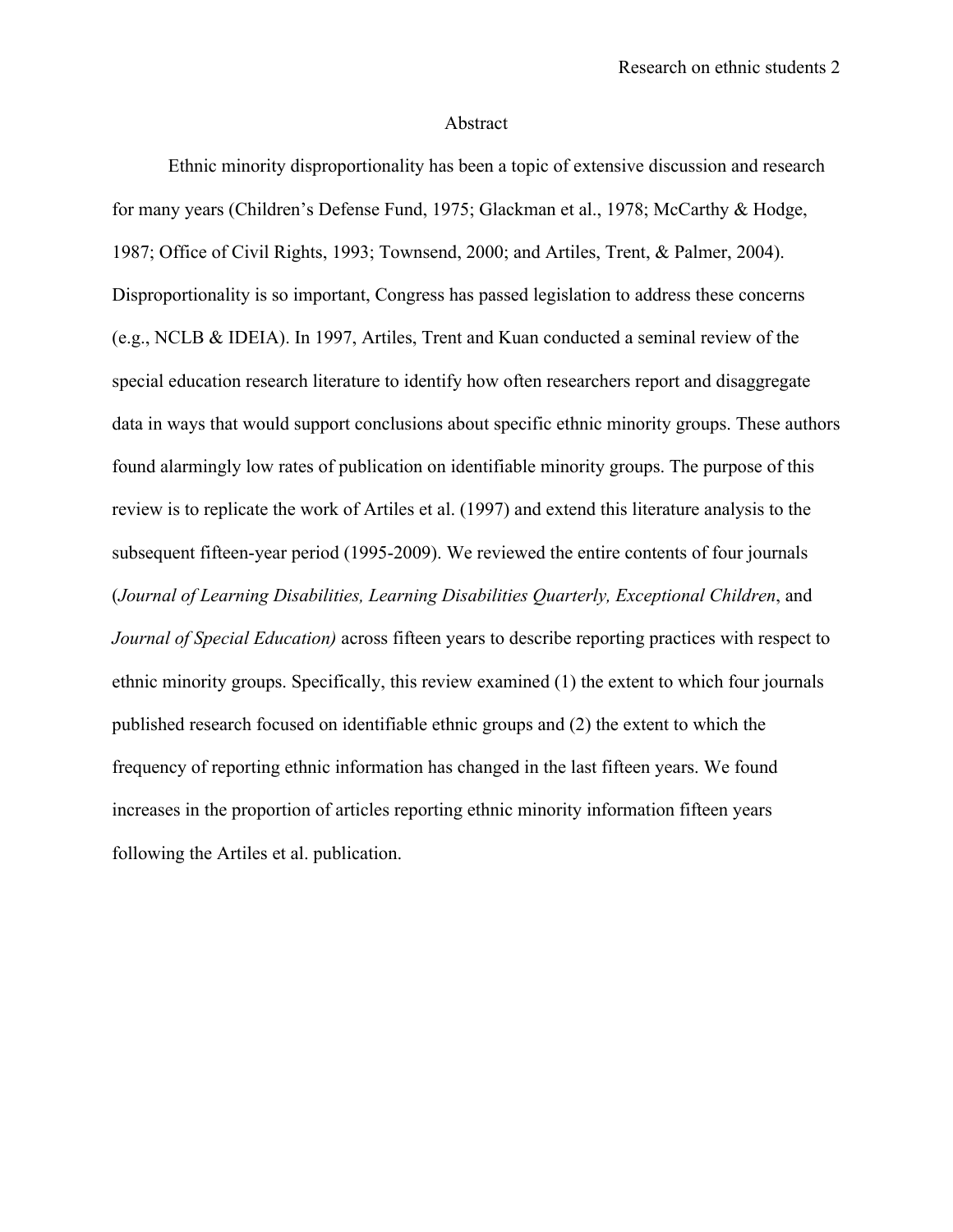#### Empirical Research on Ethnic Minority Students

The purpose of public education is twofold. First, educators must provide students with basic knowledge and skills needed to take advantage of more advanced educational opportunities (e.g., college or vocational instruction). Second, educators must prepare students to meet challenges of life and become active contributors to society. Educators must assure all students the opportunity to succeed in school, regardless of race, class, gender, geographic locale, and disability. However, in every community there are influences that have strong affects on the local school system. These influences can come from parents, political and legal structures, and demographic characteristics, to name a few (Hoy & Miskel, 2001). The percentage of culturally and linguistically diverse (CLD) students in public schools has increased from 22 percent in 1972 to 42 percent in 2003, primarily due to growth in Hispanic enrollments (NCES, 2005). The number of children ages 5-17 who speak a language other than English at home has doubled since 1979 (NCES, 2005). Additionally, more students from culturally diverse backgrounds and those living in poverty are attending public schools (Winzer & Mazurek, 1998). Garcia (2004) identified trends in the economic and environmental conditions in which CLD students live. "Of the 21.9 million children less than six years of age in 1998…five million (25%) were living in poverty" (p.1). Over 50% of non-White children were living in poverty; 72% lived in racially isolated neighborhoods. The poverty rate for immigrants is 50% higher than for those born in the U.S., and immigrants comprise 22% of all persons living in poverty (Camarota, 2001).

The increase in the CLD student population continues to challenge the school system because CLD students tend to attain lower levels of academic achievement than their White middle class counterparts. In 2001, the No Child Left Behind Act (NCLB, 2001) was passed as an initiative to increase the academic proficiency of all students. NCLB was intended to reform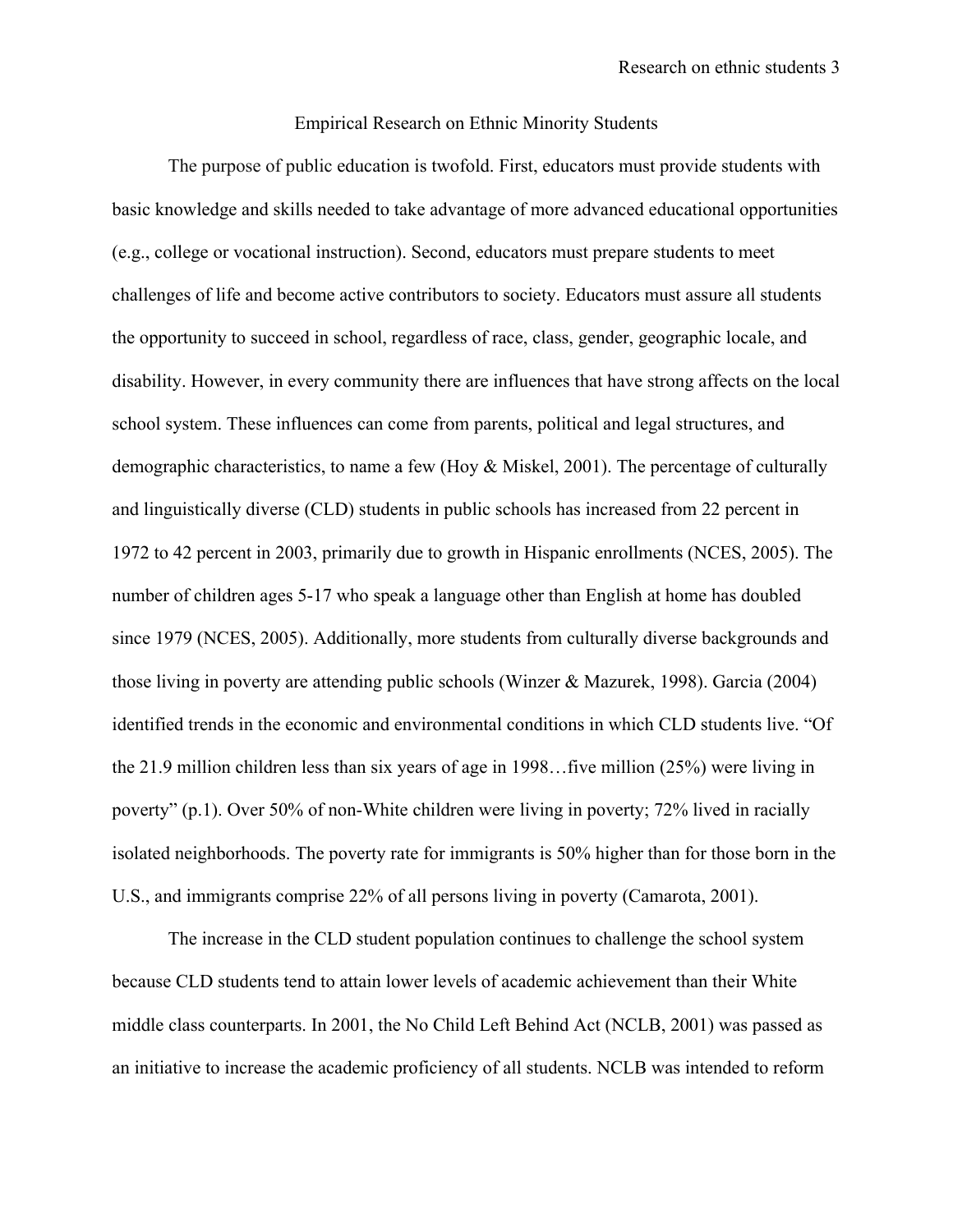education through four mechanisms: (1) improved accountability for states and schools, (2) more options for parents and students regarding school selection and additional education resources, (3) greater freedom for states and school districts in the spending of federal education funds, and (4) employing proven educational methods (U.S. Department of Education, 2005). Beginning with data from the 2002-2003 school year, each state was required to publish a state report card that includes outcomes for specific subgroups of students; results must be disaggregated by race/ethnicity, gender, disability status, migrant status, English proficiency, and economic status. Adequate school performance is based on overall performance and progress for each subgroup. Recent disaggregated NCLB data have prompted concerns, as substantial performance differences continue between males and females, whites, African Americans, Hispanic, and middle class and low socioeconomic status (SES) students (Donovan & Cross 2002 and Porter, Linn, & Trimble 2005).

The disproportionate representation of culturally and linguistically diverse students in high incidence special education programs (e.g., mental retardation, learning disabilities, and emotional disturbance) has also been a serious concern for decades (Artiles, Trent, & Palmer, 2004; Donovan & Cross, 2002; Dunn, 1968; Heller, Holtzman, & Messick, 1982). In fact, disproportionate representation of minority groups in special education was discussed in the literature as early as 1965 (Arnold & Lassmann, 2003). Disproportionate representation refers to the percentage of CLD students in special education being larger than the percentage of CLD students in the educational system as a whole (Harry & Anderson, 1994). Legislative attempts to address this issue began as early as 1975 with the passage of P.L. 94-142 and have continued to be addressed NCLB (2001) and IDEIA (2004).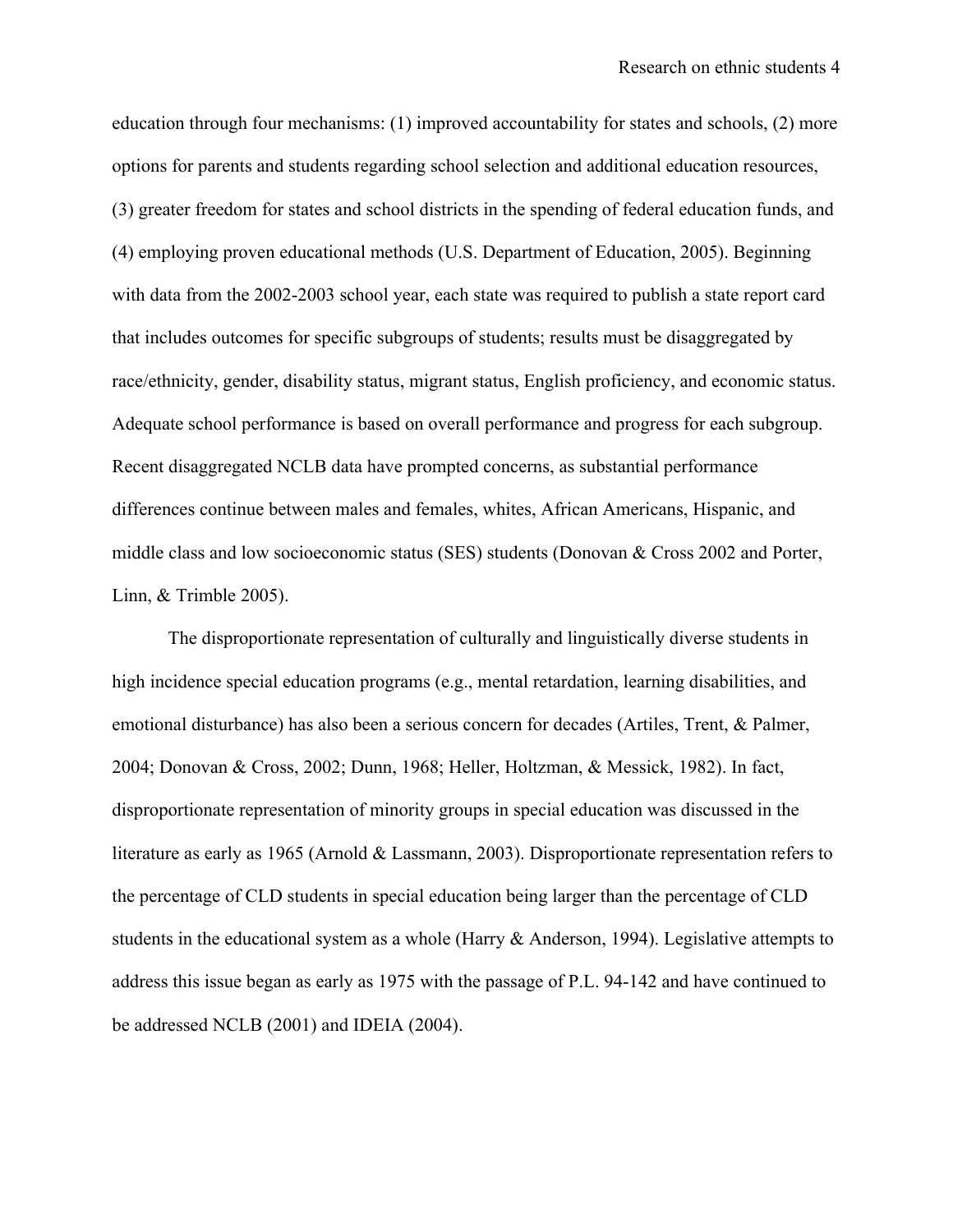Researchers have reported two important issues with regards to disproportionally. First, CLD students with disabilities are reported to have lower academic progress in major content areas (Rodriguez et al., 2001; Smith, 1995). Several authors have reported on average, African American, Latino, and American Indian children arrive at kindergarten or first grade with lower levels of English oral language, pre-reading, and pre-mathematics skills than are possessed by White and Asian American children (Farkas, 2003; Donovan and Cross, 2002; Phillips, Crouse, and Ralph, 1998). Increasing diversity of student population, increasing number of primary languages spoken in many schools, and states raising the bar of the achievement expected of all students has placed additional demands on educators.

Second, CLD students are overrepresented in special education programs. Recent reports from the U.S. Office of Civil Rights, and Office of Special Education Programs, have continued to document the problem of minority disproportionality in special education. In fact, minority disproportionality is such an important issue the National Research Council investigated the issue twice (Donovan & Cross, 2002; Heller, Holtzman, & Messick 1982). Concerns about disproportionate representation focus on the "judgmental" categories of special education, or those disability categories usually identified by school personnel rather than a medical professional after the child has started school (Klingner et al., 2005). The school personnel making placement decisions typically exercise wide latitude in deciding who qualifies for special education through a process that is reportedly quite subjective (Gottlieb, Alter, Gottlieb, & Wishner, 1994; Harry & Klingner, 2006). Notably, overrepresentation does not exist in disability categories that require less subjective judgment such as visual, auditory, or orthopedic impairment (Donovan & Cross, 2002).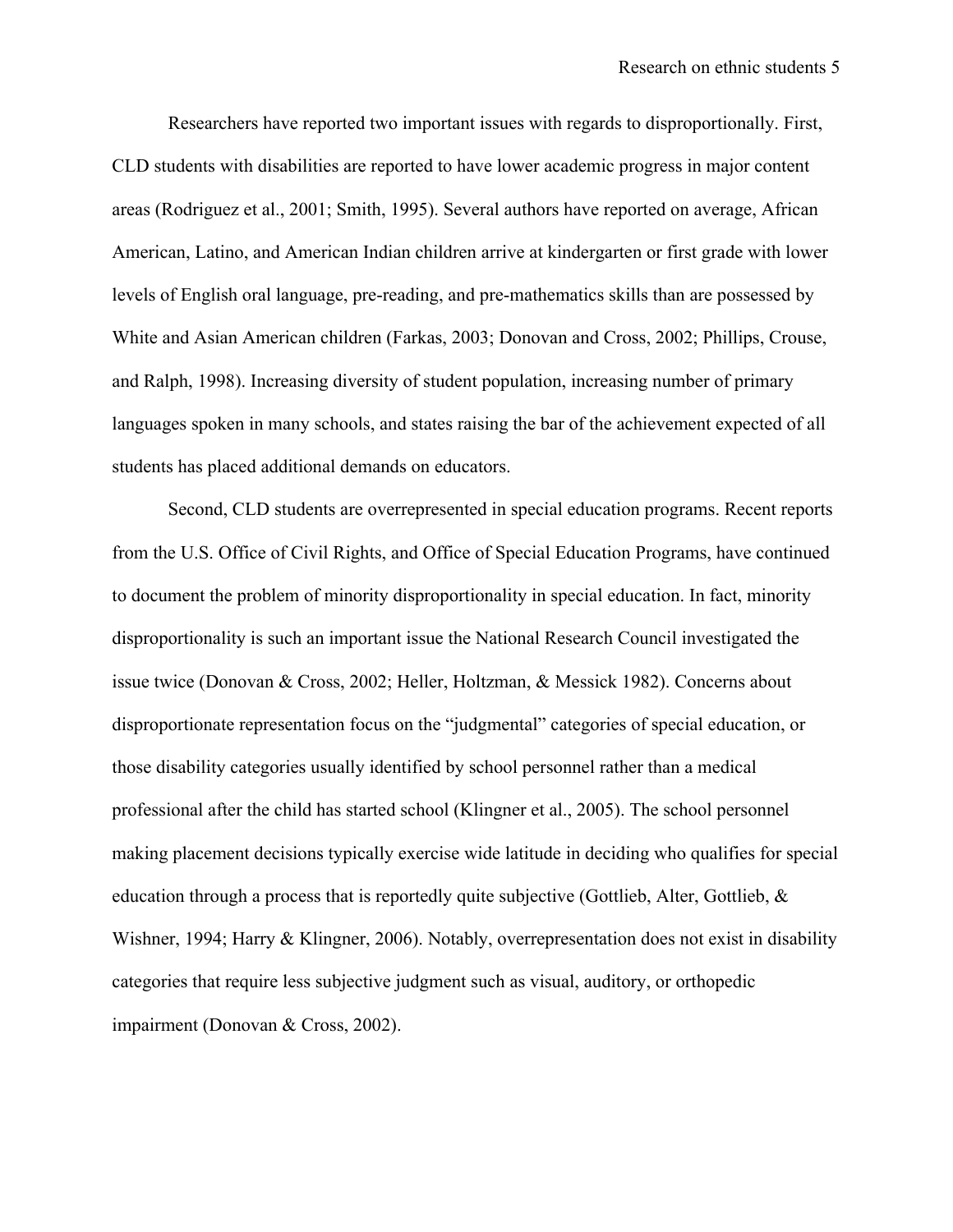There are numerous possible reasons for disproportionate representation (Harry  $\&$ Klingner, 2006). Because CLD students tend to underachieve in comparison with their mainstream counterparts, this puts pressure on practitioners to find ways to give CLD students extra assistance to help close the achievement gap. Practitioners may perceive that special education is the only viable option for providing this support and refer the child to special education, or mistakenly assume that the student's struggles are due to a disability rather than a consequence of the process of learning a second language. Another possible explanation is when there are significant differences between the student's culture and the school's culture, teachers may misread students' aptitudes, intent or abilities (Delpit, 1995). These factors may lead to false positives – inappropriate placement into special education. On the other hand, some practitioners may be fearful of referring CLD students into special education because they believe it is wrong to refer students before they are fully proficient in English, or they may assume that a student's struggles are due to language acquisition when in fact the student does have a disability. When this happens, students who have disabilities go without services they may need. These different kinds of inappropriate decisions characterize the complexities of disproportionate representation of CLD students.

Given the considerable shifts in the composition of the school-aged population and the mandate to educate all children to high levels of proficiency, it is more important than ever for schools to use effective and appropriate strategies to meet CLD students' needs. According to a 1999 NCES report, teachers reported that 'addressing the needs of limited English proficient or culturally diverse students' was one of the top three areas in which they felt underprepared. To address these concerns, many practitioners are being taught multicultural education approaches to work with ethnic minority students with disabilities in teacher preparation classes and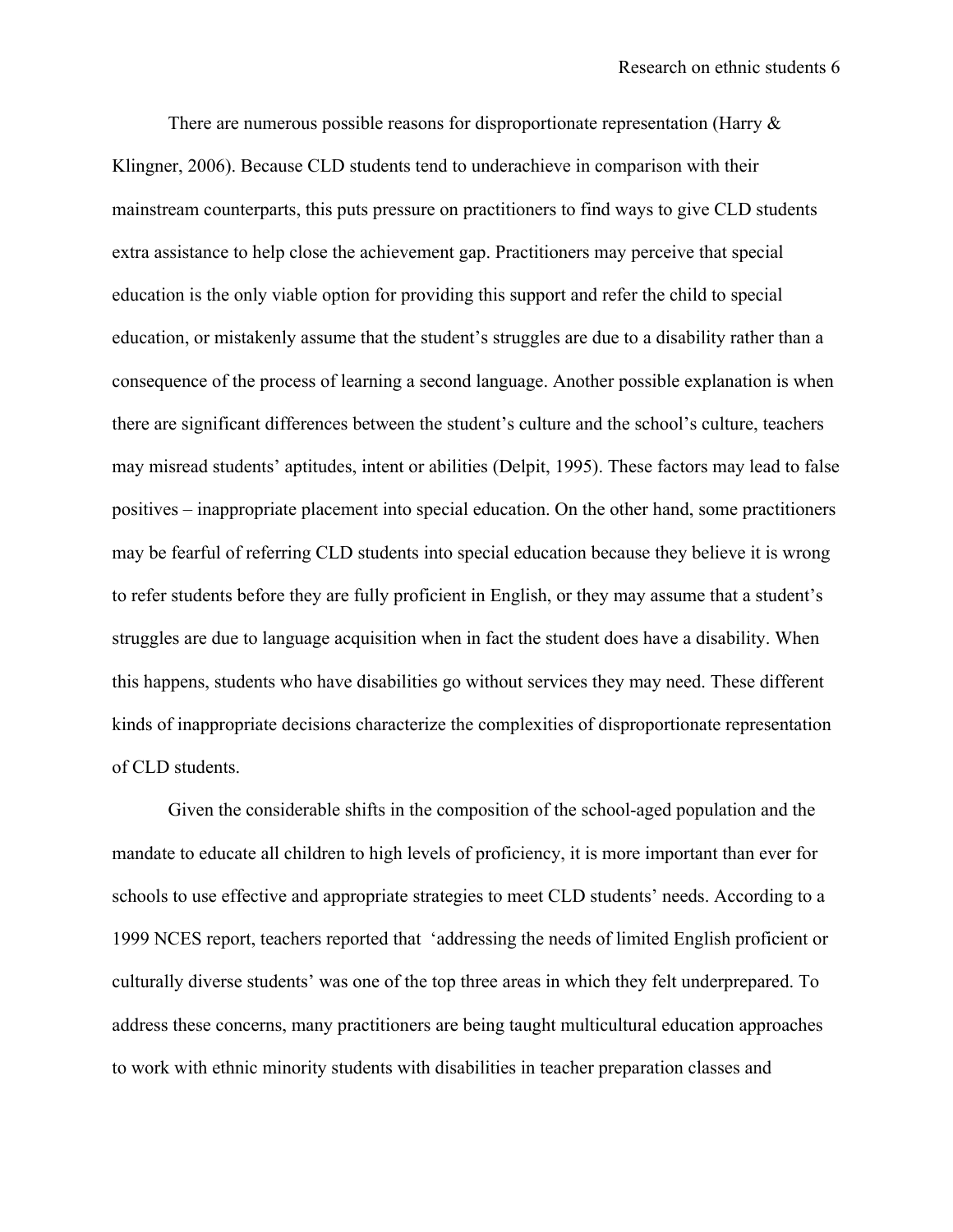professional conferences (Goldman, Aldridge, & Worthington, 2004; Brown, 2002; McCabe, 1997). Multicultural education courses and in-service programs have proliferated across the country to better prepare teachers to meet the challenges of diversity in classrooms (Jennings  $\&$ Smith, 2002). However, Artiles et al. (1997) suggested special educators should base their multicultural education practices on a sound empirical knowledge base that will allow them to understand the interactions between sociocultural variables and educational approaches. It is not clear whether the educational approaches being taught in multicultural education courses and inservice programs are based on sound empirical evidence. Artiles et al. (1998) argued that little research is available on the effectiveness of multicultural teacher education programs and this research is "plagued with conceptual and methodological limitations leading to lack of generalizable findings" (p. 6).

Artiles, Trent, and Kuan (1997) conducted a seminal review analyzing the empirical literature on ethnic minority students published in a twenty-two year period (i.e., 1972-1994) in two learning disability (*Journal of Learning Disabilities, Learning Disability Quarterly*) and two special education journals (*Exceptional Children, Journal of Special Education*). They examined the extent to which empirical research focused on ethnic minority students, changes in the research over that 22-year period, the topics investigated, and the quality of the empirical research. The authors systematically searched these 88 volumes for data based articles that included ethnic minority participants (e.g., African American, Latino, Asian American, and Native American) and disaggregated data to allow for conclusions about specific minority groups...

Artiles et al. found an alarming scarcity of research on ethnic minority students. From the total sample of 2,378 empirical articles published in these four journals across 22 years, only 58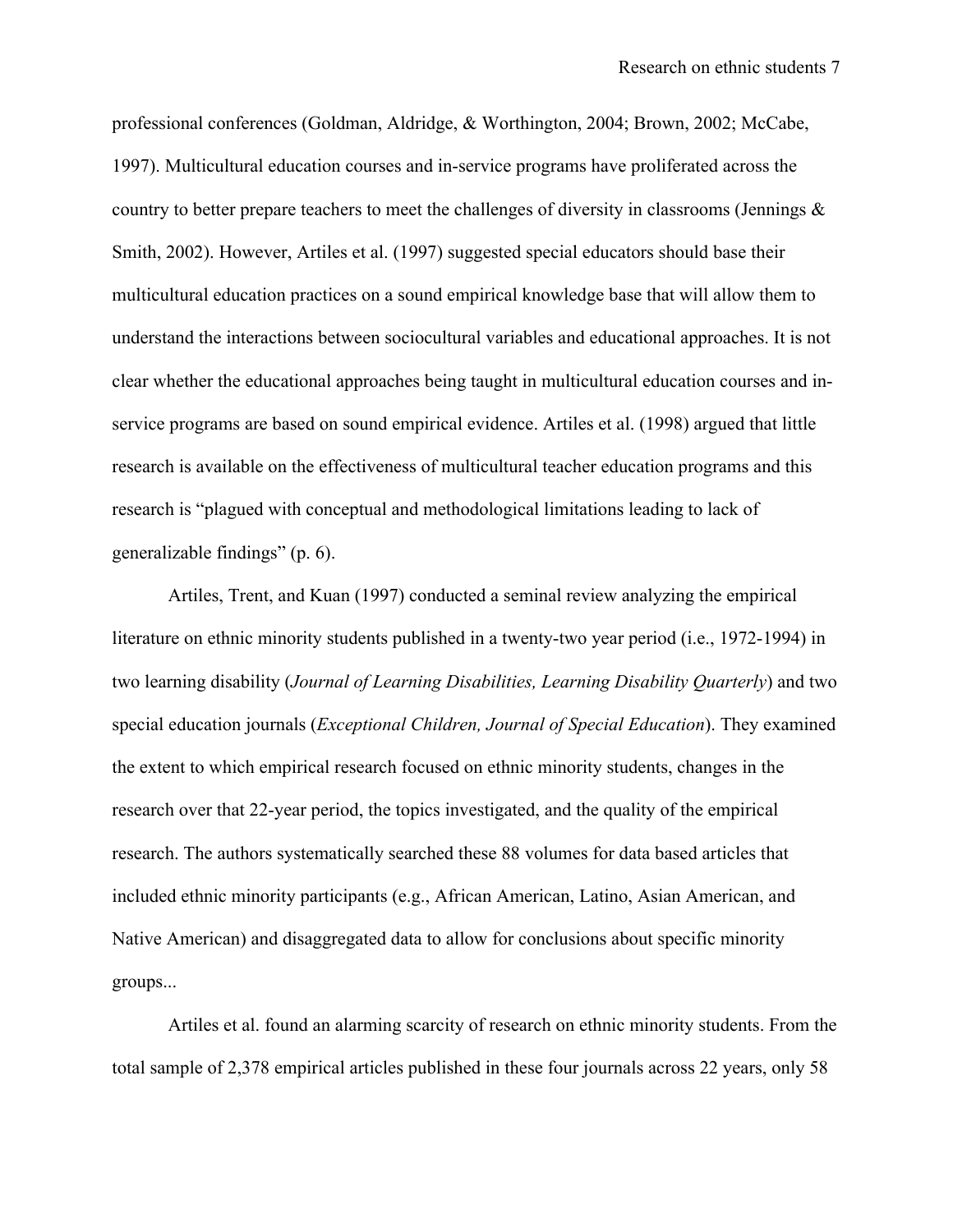(2.4%) presented data on specific ethnic minority groups. The two most noticeable trends in their data were the low proportions of empirical studies on ethnic minority students and the fluctuations in the proportions of such studies across the time period. In addition, most studies that reported results on specific ethnic minority groups were not focused on instruction; rather they focused on the assessment ( $n= 20$  or 35%), sensory-perceptual processing ( $n = 8$  or 14%), and placement issues (n=6 or 10). Further, the majority of these studies tended to lack methodological soundness. Thus, Artiles et al. (1997) found little research with the focus and of quality necessary to support the development of empirically based interventions for culturally diverse students.

The decade since the Artiles et al. review has seen increased attention devoted to disproportional representation in special education and achievement of culturally diverse students (e.g., National Research Council, NCLB, IDEIA, and National Center for Culturally Responsive Education Systems). The purpose of this review is to examine how research publication patterns in special education may have changed since the earlier review. Thus, we systematically replicated the work of Artiles et al. (1997) and extend the analysis to literature of the subsequent fifteen-year period (i.e., 1995-2009). Specifically, we examined (1) the extent to which four empirical journals publish research focused on identifiable ethnic/racial culture groups and (2) the extent to which there been a change in the frequency of reporting culture and linguistic diversity in four empirical journals in the last eleven years. We replicated the methods of Artiles et al. as closely as possible in order to obtain comparable data that would provide a long-term picture of publication trends in this area.

#### Method

#### *Selection and Coding of Empirical Articles.*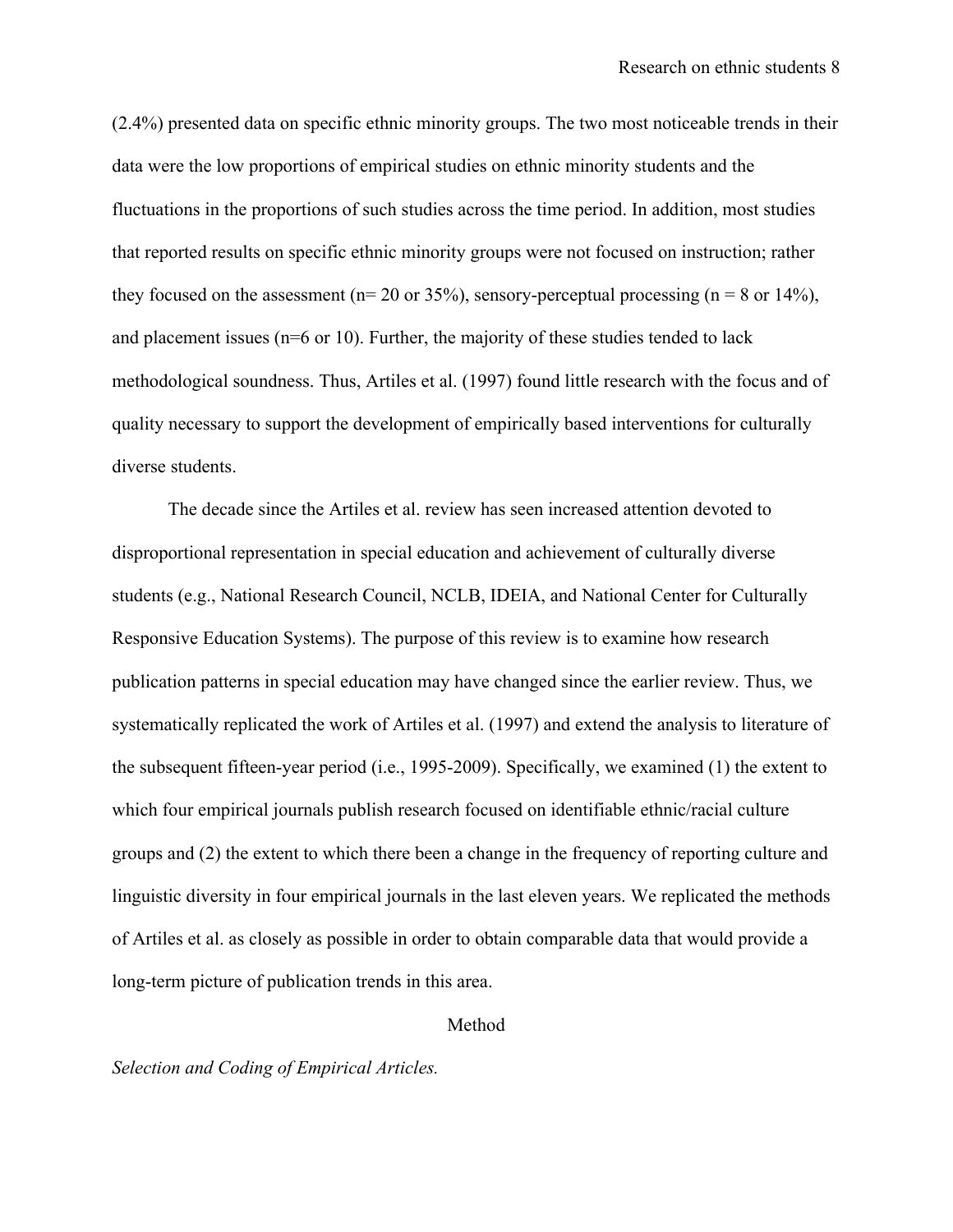Using the methods established by Artiles et al. (1997), we reviewed the entire contents of four journals that publish primary research in the areas of learning disabilities and special education. This review covered the 15-year period from 1995 through 2009. Specifically, we reviewed every article in *The Journal of Learning Disabilities (JLD)* volumes 28-42*, Learning Disability Quarterly (LDQ)* volumes 18-32*, The Journal of Special Education (JSE)* volumes 28- 43, and *Exceptional Children (EC)* volumes 61-75*.*

First, empirical articles were identified. This included reports of studies using quantitative, qualitative, or mixed research methods; essays, literature reviews, rejoinders, and editorials were not included. Second, the type of information available on ethnic minority groups was coded for each data based article. *Ethnic homogeneous* was defined as an empirical article that reported data for a single ethnic group. If a group design was used, 90% of the total number of participants had to come from a single ethnic minority group. *Ethnic Comparative* was defined as a study in which comparable data from two or more ethnic groups were reported (i.e., data were disaggregated by ethnic group). *Ethnic heterogeneous* was defined, as a research article that described participants in terms of ethnic minority groups, however did not disaggregate results by ethnic minority groups. *No ethnicity information* was coded for studies that did not describe the ethnicity of participants. White participants were coded in this review and considered an ethnic group in ethnic comparative and ethnic heterogeneous studies; however, articles in which 90% or more of the participants were White were *not* included in the ethnic homogenous category, this designation was reserved for studies of ethnic *minority* groups. Third, specific ethnic minority groups were coded as African American (including such terms as African American, Black American, Non-Hispanic Black), Latin American (including, Hispanic, Latin, Spanish American, Mexican American, Puerto Rican, etc.) Asian American (including Chinese,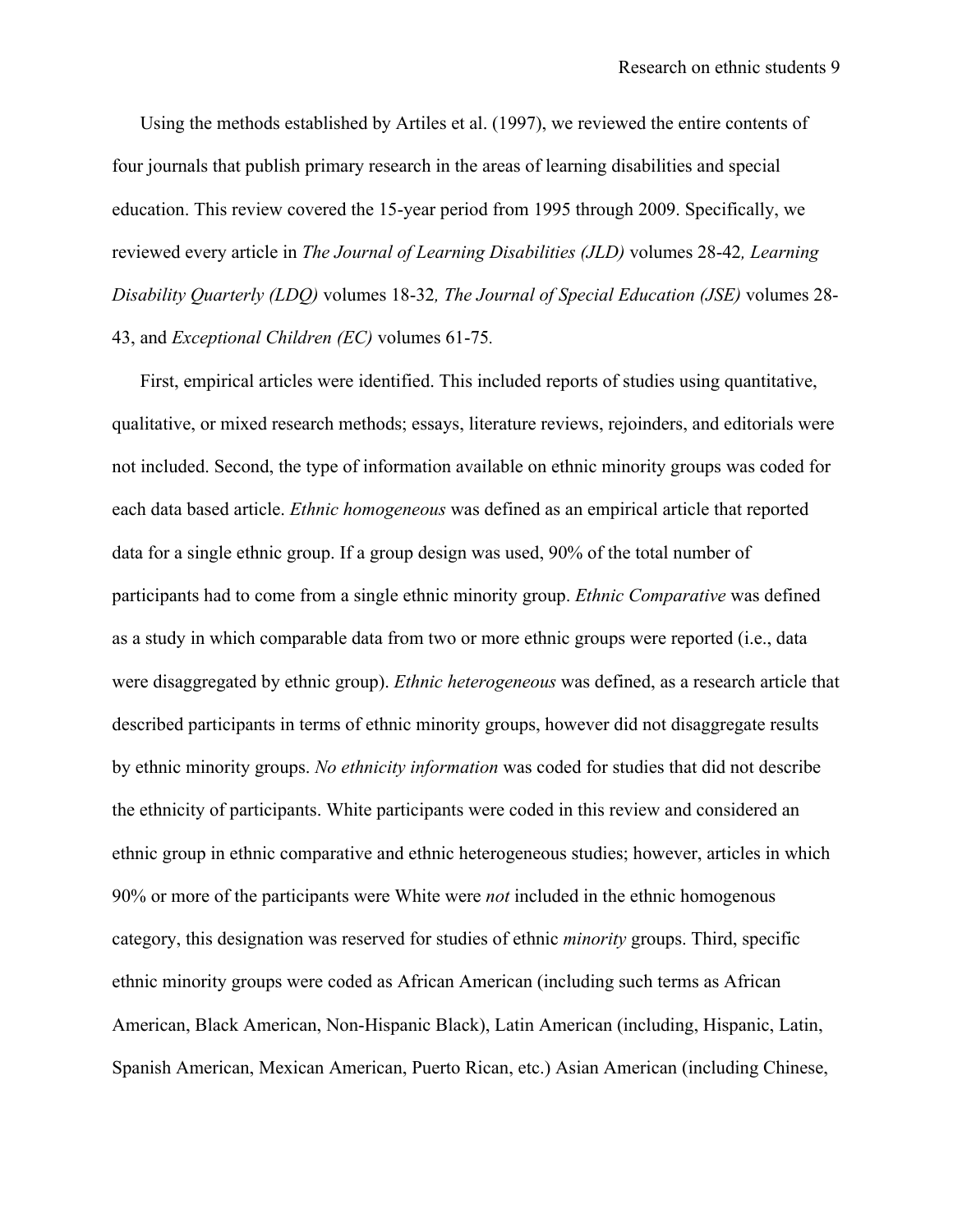Filipino, Vietnamese, Korean, Japanese, etc.), Native American (including, American Indian, Pacific Islanders, Alaskan Indian, etc.), or not specified. Fourth, detailed information was coded on other characteristics of studies that included ethnicity information. Study characteristics included, location of study, disability diagnosis, gender, grade level of participants, educational placement, experimental design, and number of ethnic minority groups included (see appendix for decision tree).

### *Data Collection and Analysis Procedures.*

Ten research assistants, trained doctoral students, and the first author, participated in the data collection. Each was given a sample of articles from older volumes of the target journals to code for training purposes. Research assistants coded a training article, interobserver agreement was evaluated, and clarifications were provided on categories that were problematic. This process was repeated until assistants reached the criterion of 100% agreement with established codes for sample articles.

The researcher and assistants reviewed each journal issue and completed the following tasks: (a) identified and counted the number of empirical articles published in each issue; (b) coded the article as either Ethnic Homogeneous, Ethnic Comparative, Ethnic Heterogeneous, or no ethnicity information; (c) coded the methodological characteristics of each article that contained ethnicity information, and (d) reported the identified characteristics of each article on a coding sheet (see Appendix for decision tree). Overall, a total of 57 volumes across four journals were coded.

#### *Reliability.*

To assess reliability, we calculated interrater agreement for the coding of research articles. A subset of 15 randomly selected volumes (26.3% of the study sample) was used to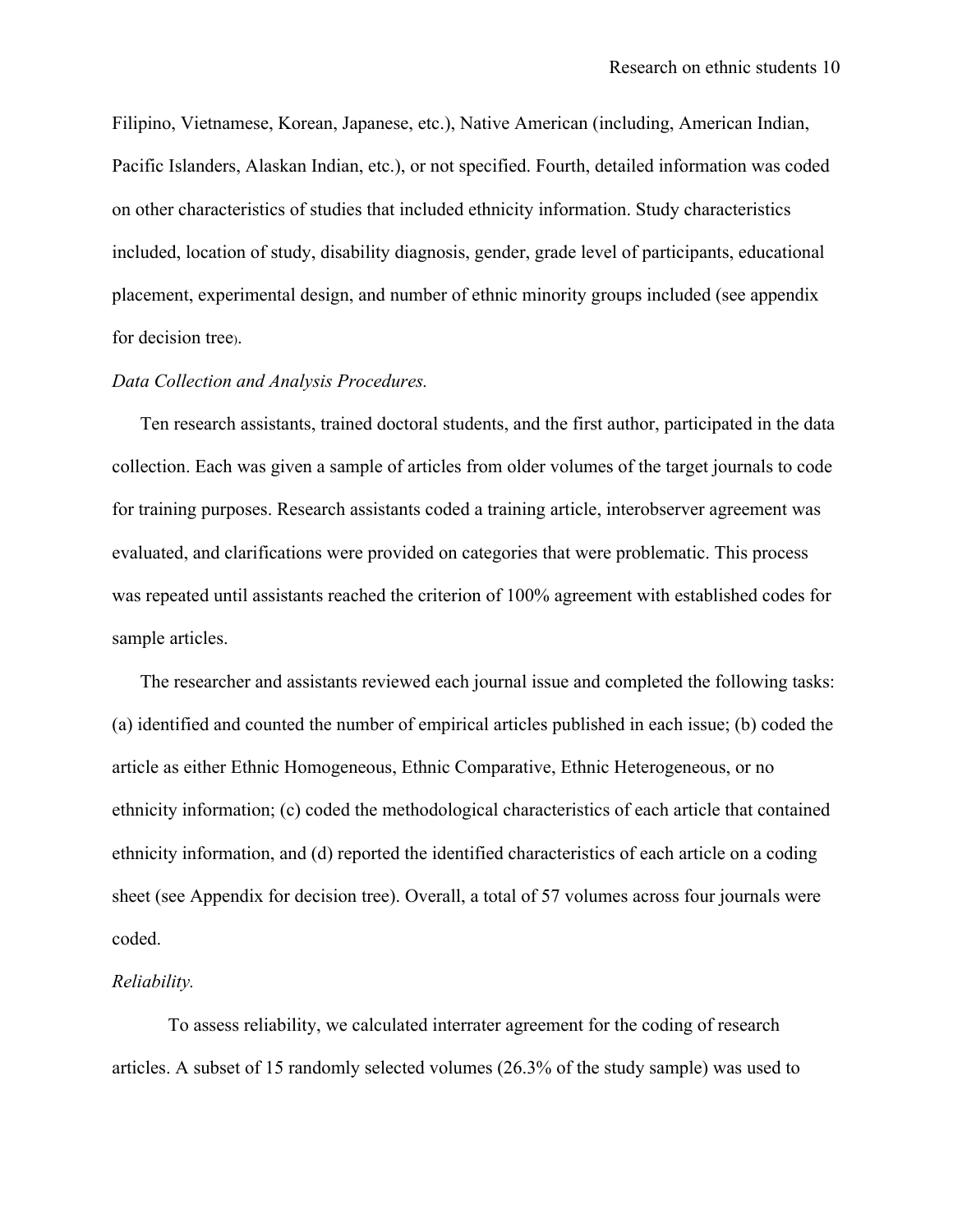assess reliability. The 15 volumes were relatively equally distributed across the four journals (i.e., three volumes of each of three journals and two volumes of one journal). We used Kazdin's formula to calculate interrater agreement (i.e., agreements divided by agreements plus disagreements multiplied by 100%; Kazdin, 1982). The mean interrater agreement was 91.2% with a range of 73.4%-100%. The lowest level of interrater agreement was for "location of study" for one volume of LDQ. When research assistants coded this category and the data were not easily placed in "Urban, Suburban, Rural, or Multiple" they were encouraged to write specific information to assist in determining where the study took place.

#### Results

*Total Number of Empirical Articles*. Table 1 provides an analysis of the characteristics of the empirical articles on minority students from both the present review and Artiles et al. The original study yielded a total of 2,378 empirical articles, 58 (2.4%) of which reported results for specific ethnic minority groups (ethnic homogenous and ethnic comparative). The current 15 year analysis systematically replicated the methods of the previous review. A total of 1169 empirical articles were reviewed with a total of 117 (10.1%) reporting on specific ethnic minority groups. To identify the different types of articles we categorized each article by the method in which authors reported ethnic minority information for their participants and later disaggregated results for analysis by ethnic group.

*Type of Study*. Overall a large majority of the empirical articles identified reported either ethnic minority information about their participants but failed to disaggregate their data or did not report any ethnic minority information about their participants (87.6%). When compared to Artiles et al., we find a slight decrease in the percent of articles reporting no ethnic minority information reported (97.6%). Interestingly, 5.56% of the selected articles reported information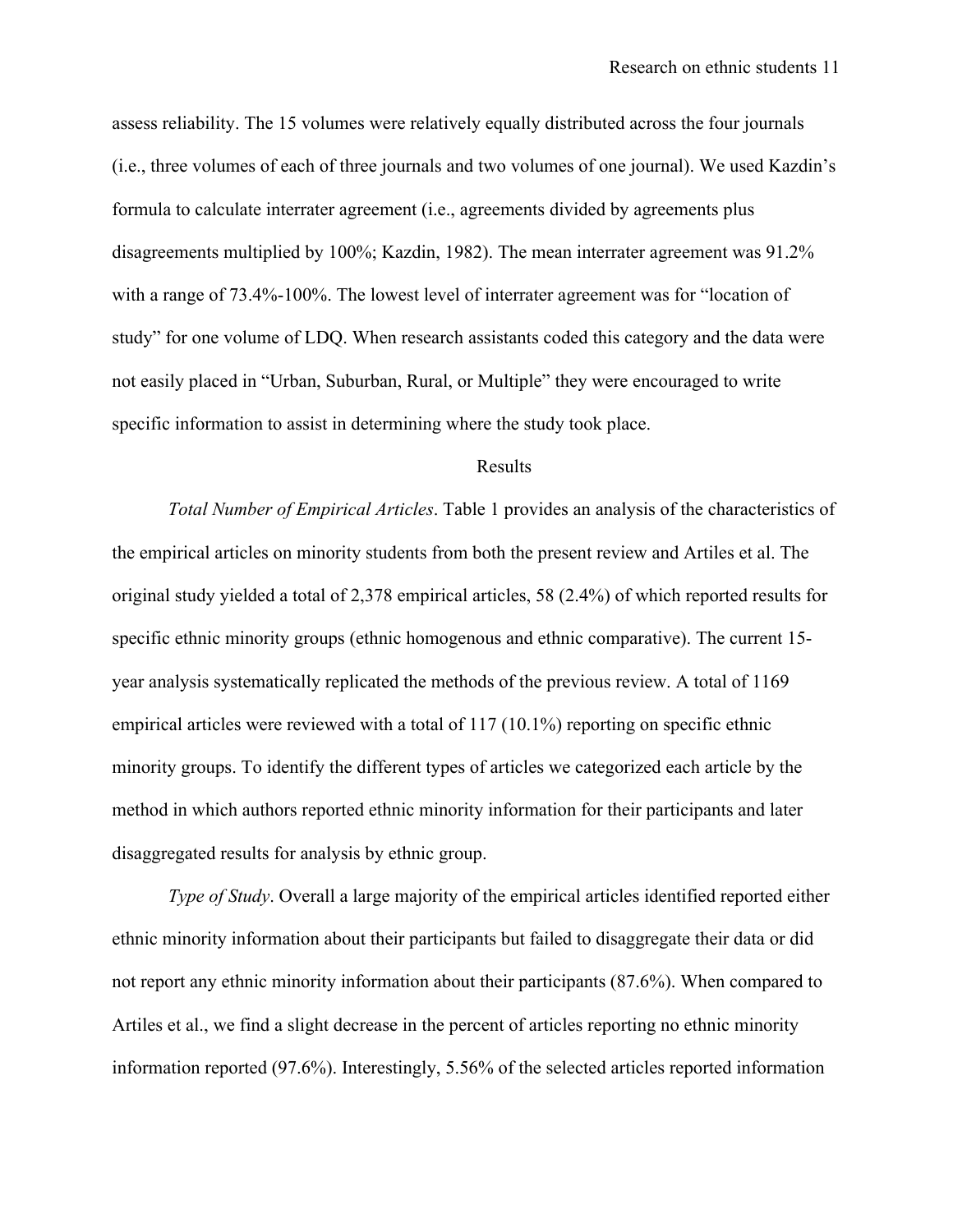on two or more ethnic minority groups as participants and data were disaggregated in the results section (i.e., Ethnic Comparative). When compared to Artiles et al., a noticeable gain in authors reporting ethnic minority information about participants and more importantly disaggregating those data for analysis by subgroup is present. We also identified 4.45% of the articles for the second category of studies on specific ethnic groups (Ethnic Homogenous) where authors reported information on one ethnic minority group. Again, this was a substantial growth when compared to the original review of literature.

#### Insert Table 1 about here

 $\mathcal{L}_\text{max}$  , where  $\mathcal{L}_\text{max}$  , we have the set of  $\mathcal{L}_\text{max}$ 

 $\mathcal{L}_\text{max}$  , where  $\mathcal{L}_\text{max}$  , we have the set of  $\mathcal{L}_\text{max}$ 

To visually see the trends in both studies we combined data in Figure 1; it shows the proportion of empirical ethnic minority studies compared to the total number of empirical research studies in four journals across 33 years. The first phase reflects Artiles et al., 22-year analysis (i.e., 1972-1994) and the second phase shows results from the current review of the next 15 years (i.e., 1995-2009). Data points represent five or six-year time spans, this inconsistency was necessary to accurately reflect the time periods of the reviews. However, since data are represented as percent of articles, this inconsistency does not bias results.

The most notable features of these data include the dramatic increase in proportion of studies reporting on minority groups in the 1996-2000 period, then the decrease for two of the four journals in the 2001-2005 period. Overall, Artiles et al. reported extremely low proportions (2.43%) of research reporting ethnic minority information. Our review indicated an increase in the overall proportion of empirical research articles reporting information on ethnic minority participants (10.01%). Visual inspection of figure 1 indicates little change from 1972 through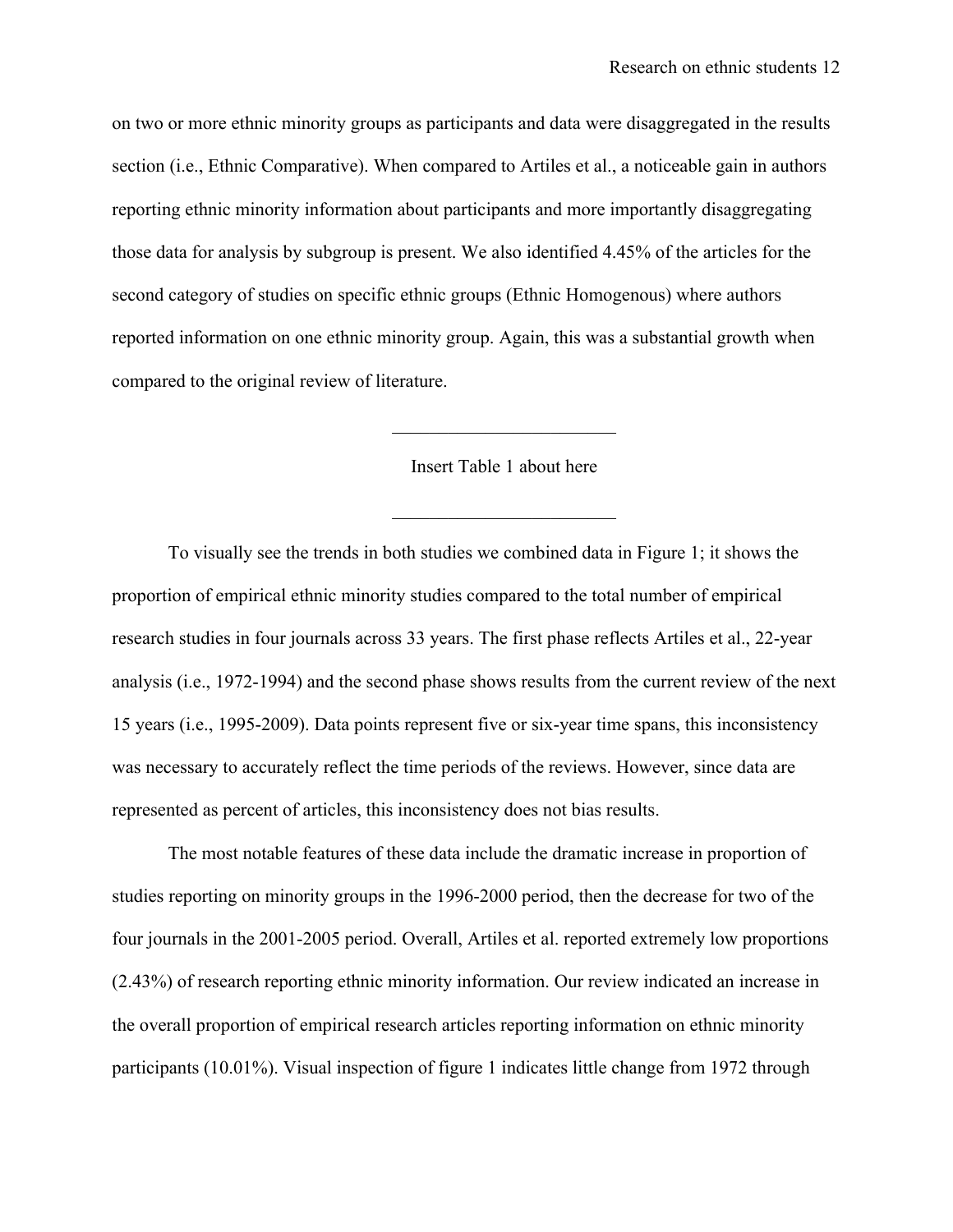1994 (2.32%), then a slight upward trend for two of the four journals in the 1995 – 2001 time period (overall 9.28%). The current review found a dramatic increase to in all four journals in the  $2002 - 2007$  period to an overall average of 11.5%. Then, in the most recent time frame (2008 – 2009), three journals showed declines while one (JSPED) continued the upward trend. The overall average publication rate was 10.01% in this most recent time period.

Insert Figure 1 about here

 $\mathcal{L}_\text{max}$  , where  $\mathcal{L}_\text{max}$  , we have the set of the set of the set of the set of the set of the set of the set of the set of the set of the set of the set of the set of the set of the set of the set of the set of

 $\mathcal{L}_\text{max}$  , where  $\mathcal{L}_\text{max}$  , we have the set of the set of the set of the set of the set of the set of the set of the set of the set of the set of the set of the set of the set of the set of the set of the set of

To support the visual analysis, we compared the results from Artiles et al. and the current review with statistical tests. Chi-square analysis revealed statistically significant differences  $\chi^2$  $(1, N=145) = 5.93$ ,  $p = 0.014$  in the proportion of publications on ethnic minority students between the two reviews. The four journals are publishing a higher proportion of empirical articles on ethnic minority students in the present review compared to the Artiles et al. review. For the years 1995-2001, the JSPED and JLD published a higher proportion of articles on ethnic minority participants when compared to EC and LDQ. From 2002-2007 all except the JLD had increasing trends of empirical articles with ethnic minority information about the participants. Interestingly, three of the four journals (i.e., LDQ, JLD,  $\&$  EC) had decreasing trends for the years 2008-2009. JSPED was the only journal to have an increasing trend for the same period of time.

Figure 2 provides a distribution of articles by type of article (e.g., Ethnic Comparative, Ethnic Homogenous, Ethnic Heterogeneous, and no ethnic information reported). Compared to the original study, our review reveals an overall increase in the percent of articles identified as ethnic comparative, ethnic homogenous, and ethnic heterogeneous. The largest increase was in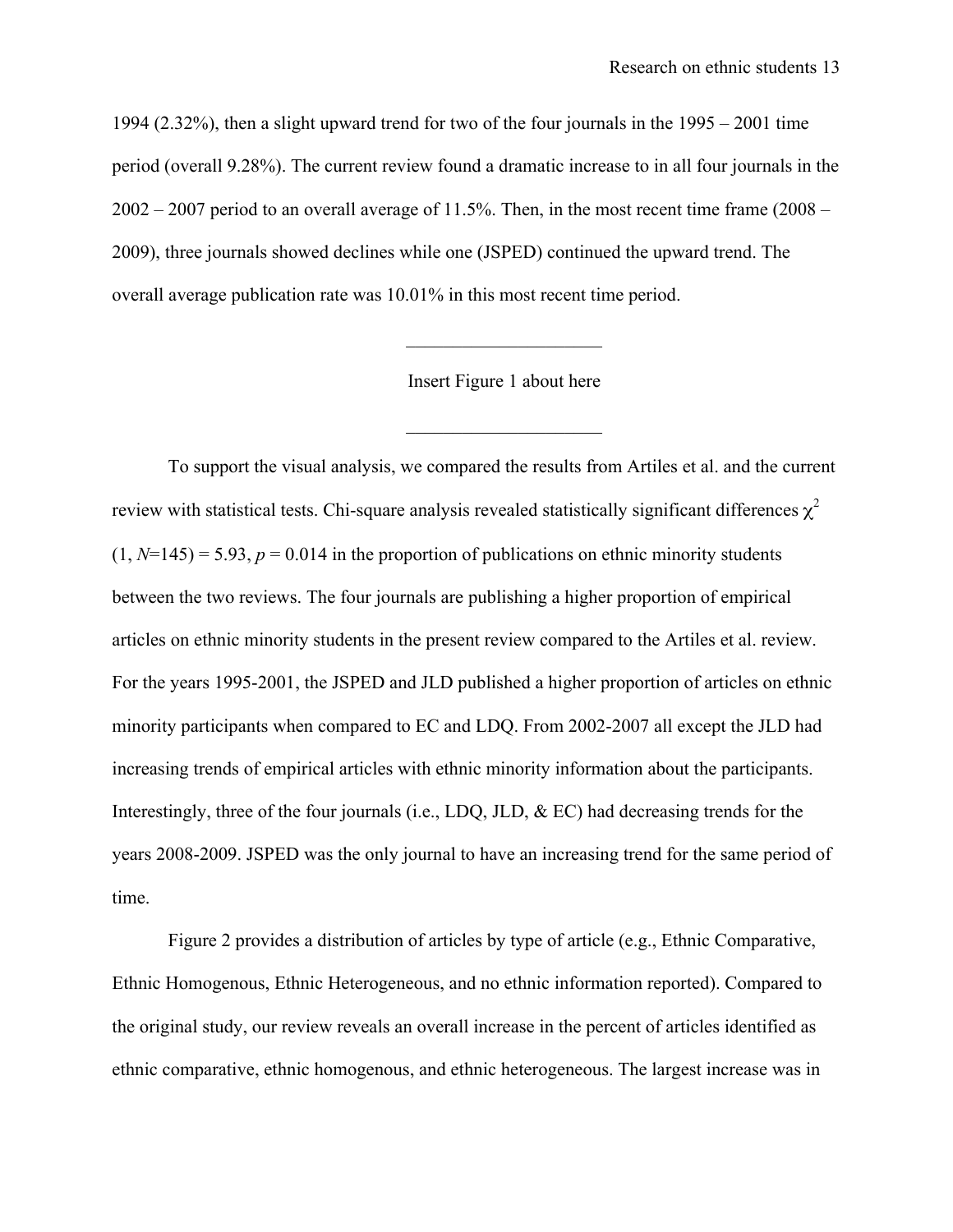ethnic comparative articles. In addition, the percent of articles reporting no ethnic minority information about participants decreased when compared to Artiles et al.

Insert Figure 2 about here

 $\mathcal{L}_\text{max}$  , where  $\mathcal{L}_\text{max}$  , we have the set of the set of the set of the set of the set of the set of the set of the set of the set of the set of the set of the set of the set of the set of the set of the set of

 $\mathcal{L}_\text{max}$  , where  $\mathcal{L}_\text{max}$  , we have the set of the set of the set of the set of the set of the set of the set of the set of the set of the set of the set of the set of the set of the set of the set of the set of

Artiles et al. performed chi-square analyses to evaluate the difference between learning disability journals and special education journals. They found no statistically significant difference between the two types of journals on the frequency of articles on ethnic minority students. Similarly, our analysis yielded no statistically significant differences  $\chi^2$  (3, N=85) = .590, p= .670 across the two types of journals.

### *Methodological Characteristics of Research on Ethnic Minorities*

Methodological characteristics of studies on ethnic minority students were coded according to a category system developed by Artiles et al. (1997) (All coding categories area listed in the Appendix). Figure 3 presents data on the research designs used in articles on ethnic minority students (i.e., Ethnic Comparative + Ethnic Homogenous) during the period of this review compared to those in the Artiles et al. review. This figure shows dramatic changes in the design of research. In the earlier review, quasi-experimental designs dominated accounting for 88% of the studies, qualitative designs accounted for 7% and no other design had more than 5%. In contrast, the current review found much greater diversity of designs; quasi-experimental and correlational designs each accounted for approximately one quarter of all studies on ethnic minorities, qualitative made up 16% and experimental, causal-comparative, descriptive, and single case each accounted for 5% or more.

 $\mathcal{L}_\text{max}$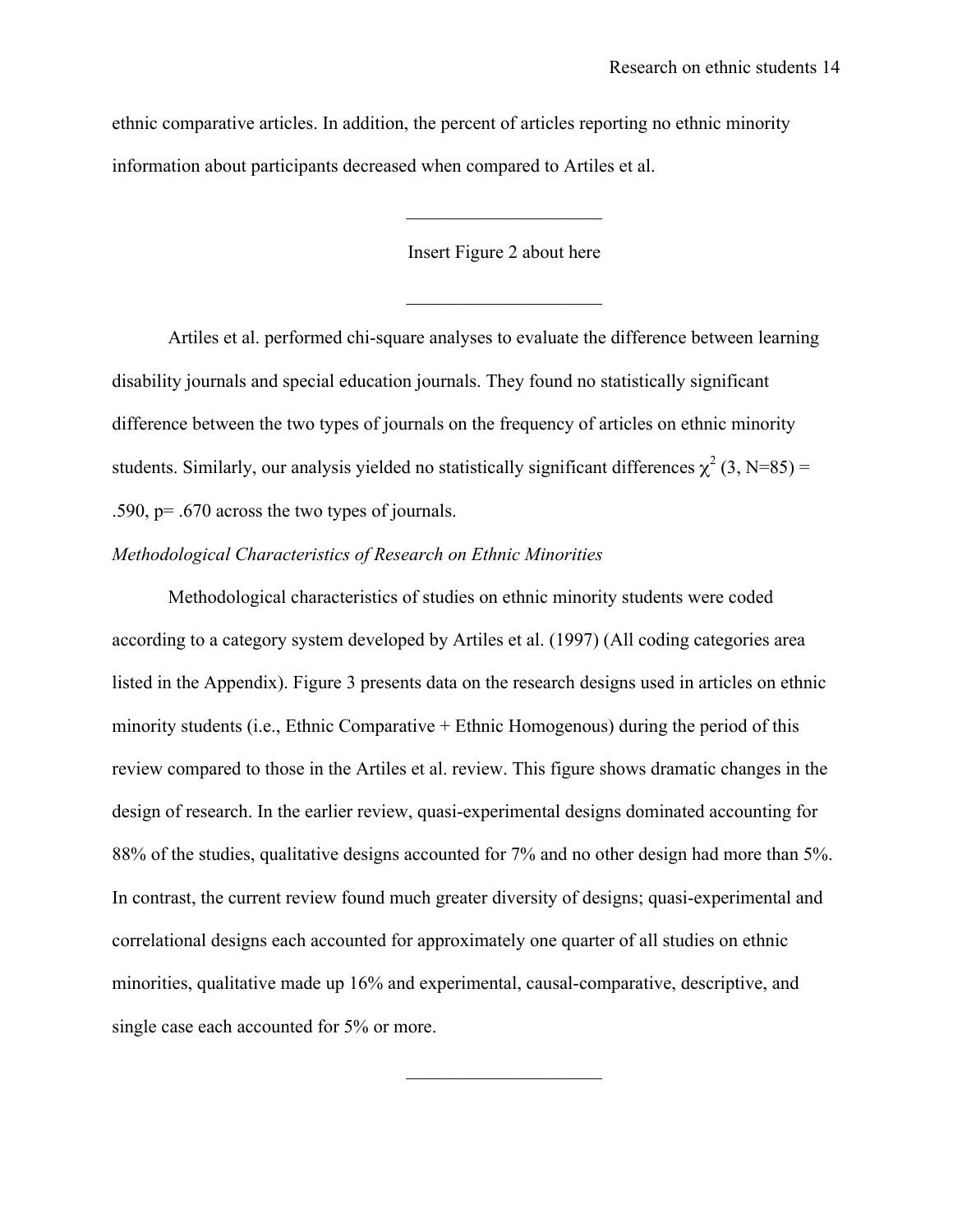#### Insert Figure 3 about here

 $\mathcal{L}_\text{max}$  , where  $\mathcal{L}_\text{max}$  , we have the set of the set of the set of the set of the set of the set of the set of the set of the set of the set of the set of the set of the set of the set of the set of the set of

*Ethnicity of Participants.* The majority research on a single ethnic group (i.e., Ethnic Homogenous) was for African American (5.81%) and Latino (6.98%) students. Generally, studies, which included more than one ethnic group (i.e., Ethnic Comparative), were on African American and White (19.77%) students followed by Latin and White (4.65%). Again, there is a marked improvement on the percent of articles that report ethnic minority information and importantly take the next step to disaggregate their data for individual subgroups. For ethnic comparative articles with three or more subgroups, 8.14% of the articles reported participants from African American, Latin, and White backgrounds, 3.29% from African American, Latin, Native American, & White backgrounds, and 8.14% from African American, Asian American, Latin, Native American, and White backgrounds.

*Location*. Artiles et al., found 55.2% of their selected articles took place in urban locations and our review identified 24.4% in urban locations, showing a dramatic reduction in these locations. Suburban locations accounted for 8.14% of the studies in our sample and 10.5% were conducted in multiple locations (e.g., both suburban and inner city etc.). Artiles et al. reported 38% of the authors failed to report the location where their investigations were implemented. We found that even more of the studies (54.7%) did not report this information.

*Disability Diagnosis.* Artiles et al. recommended that researchers report information on procedures utilized to diagnose disabilities be included in empirical studies to help better understand heterogeneity of the disability population and because of the varied diagnostic procedures used throughout the country. We found that reporting of diagnostic procedures has increased substantially in the last 11-years. Our analysis indicates that 81.4% of our sample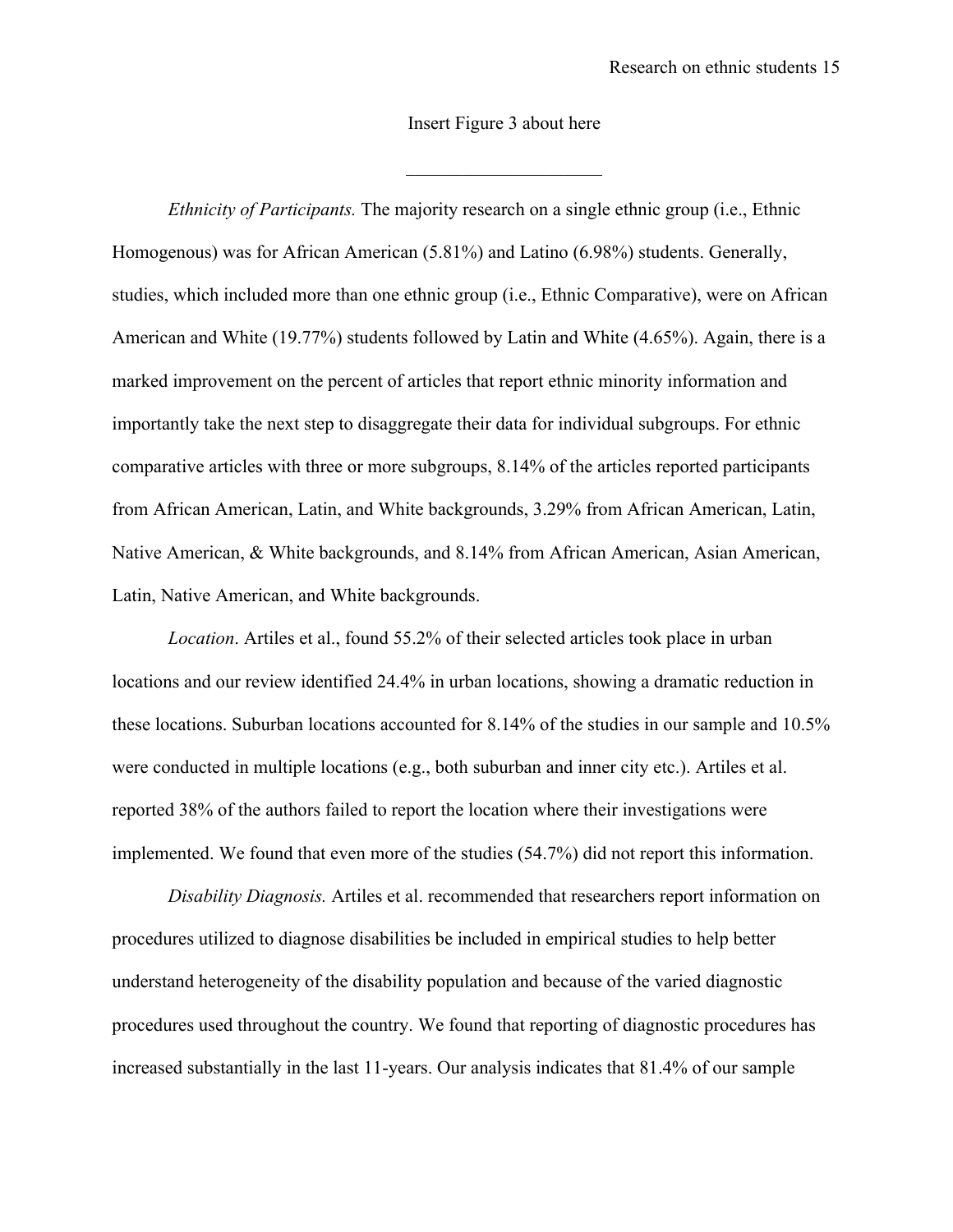report diagnostic procedures; in contrast, Artiles et al. only found 47% of their sample reported similar diagnostic procedures.

*Sample Size, Gender of Participants, Grade Level, and Educational Placement.* There was great variation in the size of sample used in the reviewed studies. Samples ranged from 1 to 130,000 participants with the median sample size of 53. The majority of studies (83%) included both boys and girls in their samples. Overall, the majority of students were recruited from elementary school groups (49%); this is comparable to the 52% reported by Artiles et al. We found that over one-third (36.05%) of the 86 studies were conducted in special education settings, over one-quarter (27.91%) took place in general education, and only 5.81% of the reports did not specify the educational setting in which the research was carried out. These findings contrast with those reported by Artiles, et al. who found that  $72.4\%$  of their sample (n = 56) did not describe their educational setting.

#### **Discussion**

Over the past decade special educators have faced a daunting challenge: They are responsible for teaching an increasing number of ethnic minority students who differ in a number of dimensions (e.g., language, socioeconomic status, etc.). Given this challenge faced by educators it could be argued that a substantial research base is needed to provide empirical information on effectiveness of various educational approaches. Artiles et al. (1997) analysis of 22 years of research however, revealed that such a research base did not exist nor was it in the process of being developed. They found an alarmingly low proportion of empirical studies on ethnic minority students.

In response to these issues, several professional organizations have written specific principles devoted to culturally sensitive practices. For example the Council for Exceptional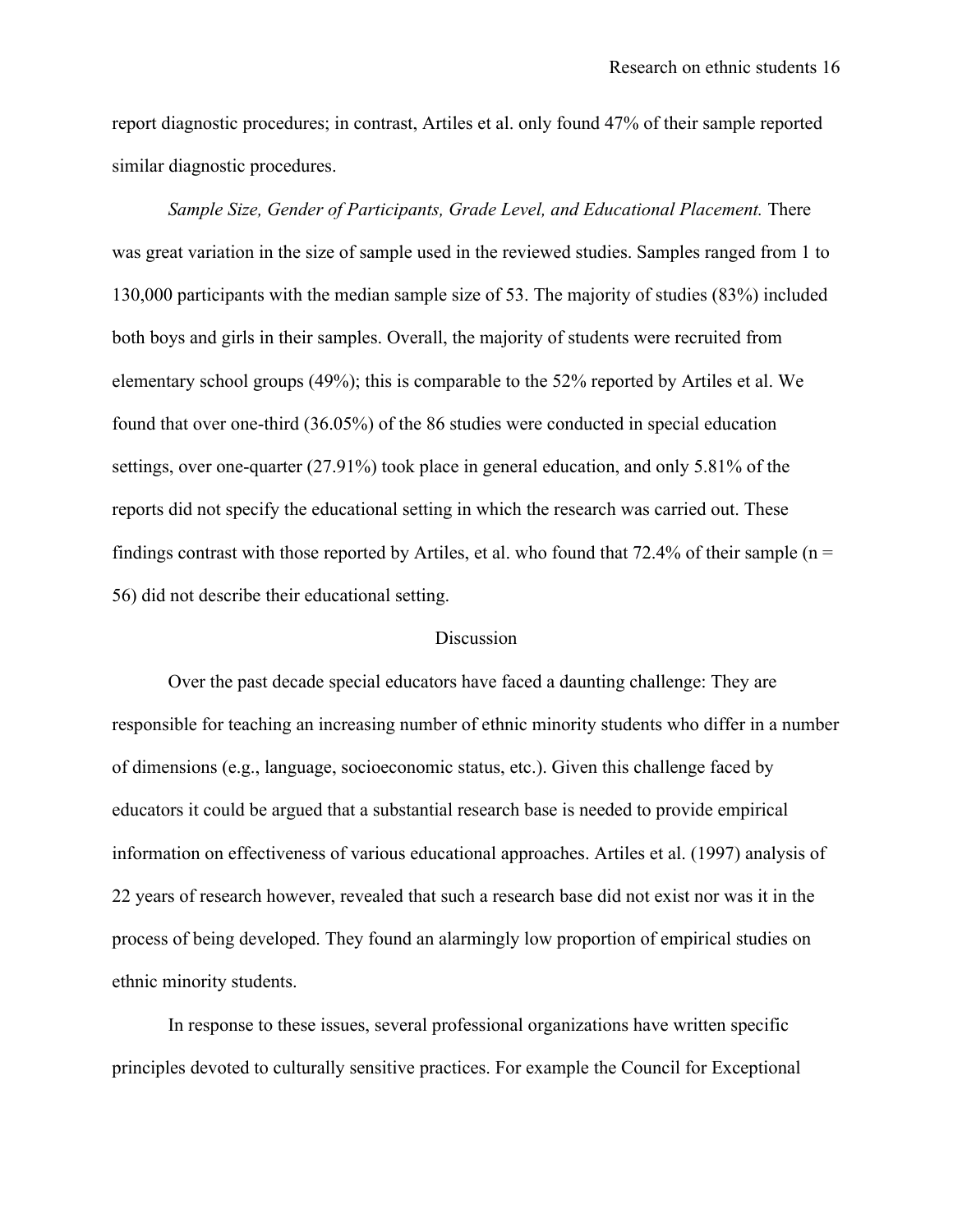Children state "differing ways of learning of individuals with exceptional learning needs including those from culturally diverse backgrounds and strategies for addressing these differences (CEC Standard 3 CC3k5) are required skills for beginning teachers." The National Association of Special Education Teachers state that members "should understand how culture diversity, gender, and community shape the lives of the individuals with whom they teach and collaborate with (NAST standard 5c). In addition the APA Ethical Principles of Psychologists and Code of Conduct states: "Where scientific or professional knowledge in the discipline of psychology establishes that an understanding of factors associated with…race, ethnicity, culture, national origin…is essential for effective implementation of their services or research, psychologists have or obtain the training, experience, consultation, or supervision necessary to ensure the competence of their services, or they make appropriate referrals…" (2.01 Boundaries of Competence). In order for practitioners to comply with the above standards, research must identify effective or research based practices that have been validated across culture and linguistically diverse students or for particular CLD groups. The ultimate goal allowing educators to improve the quality of their services offered to this important segment of the U.S. population with disabilities.

Given the high visibility of issues of disproportionate representation and the underlying issue of disparate outcomes, as well as the demands of NCLB, there was reason to think that research on ethnic minatory students would have increased in the last decade. In this study, we replicated the methods of Artiles, Trent, and Kuan (1997). Specifically, we reviewed the entire contents of four journals that publish primary research in the areas of learning disabilities and special education. We asked whether there had been a substantial increase in research on ethnic minorities in special education since the Artiles et al., review. Similar to Artiles et al. (1997),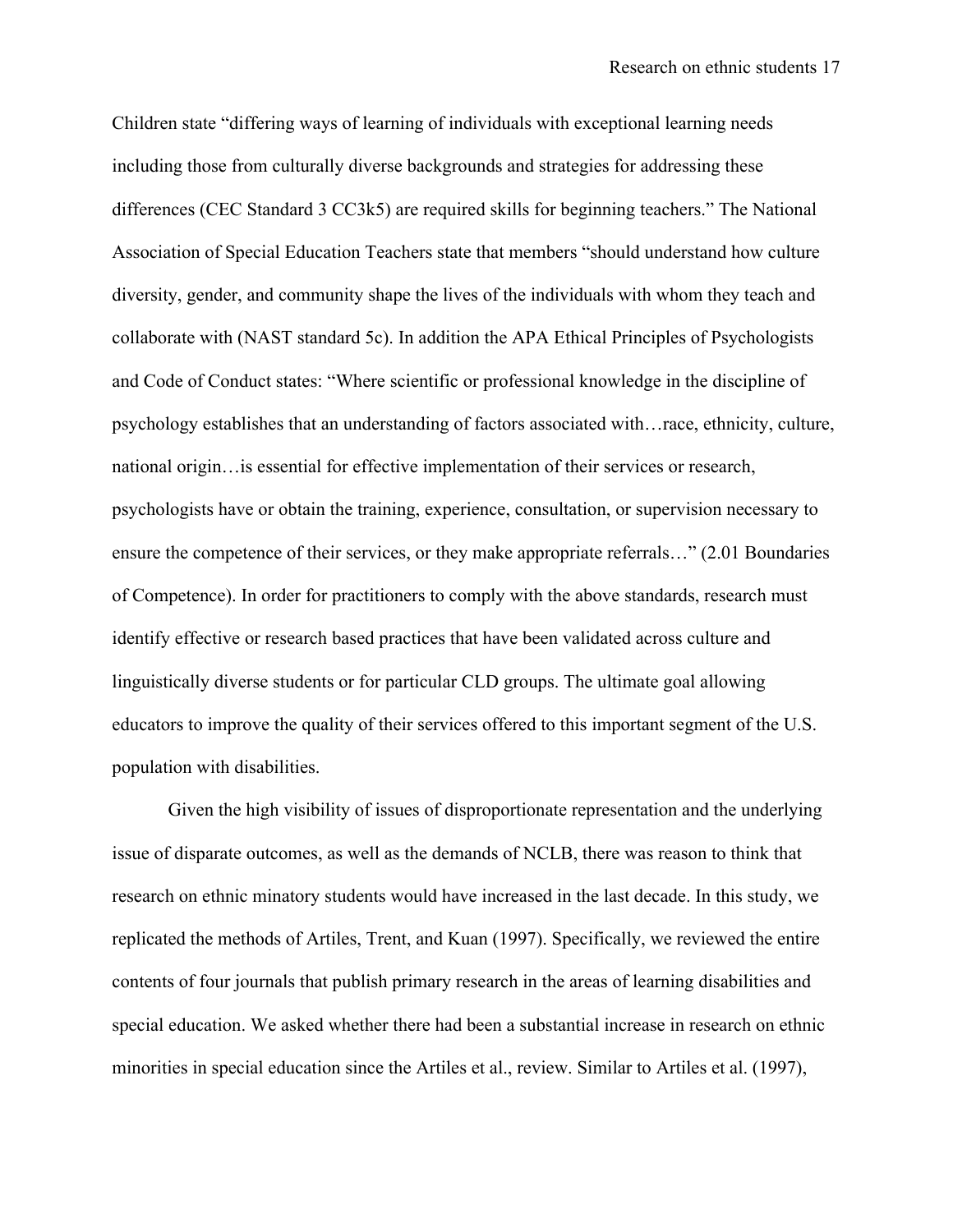several articles were identified as ethnic comparative, ethnic heterogeneous, ethnic homogeneous, or not reporting ethnic information. Artiles et al. (1997) suggested a need for research to report basic demographic information about the participants (e.g., language, ethnic minority status, SES, etc.). Importantly, there is an overall increase in the proportion of empirical articles with ethnic minority information reported for participants.

Another recommendation made by Artiles et al. was a need for researchers to disaggregate their analysis so represented changes could be assessed across subgroups. Often, culturally and linguistically diverse students are represented in the research on effective practices for teaching students; unfortunately, the findings for these students are rarely disaggregated from the findings for majority students (Donovan & Cross, 2002; Swanson, Hoskyn, & Lee, 1999), limiting their usefulness in determining the benefit of the intervention for minority populations. Researchers are beginning to disaggregate those data for subgroup analysis. The current analysis found a marked increase in the proportion of ethnic comparative articles (from 1.43% to 6.09%). This may be a result of the call for disaggregated data from NCLB (2001). Hopefully this trend will continue to increase as we look for evidence-based practices. Unfortunately, there was a slight decrease in the number of articles that reported ethnic minority information from 2001- 2005.Some scholars may suggest although there has been an overall increase (6.09%)in the proportion of articles with ethnic minority information reported, the overall proportion is still low. It is difficult to set a standard for how much research should be disaggregated into ethnic categories. Some potential hypothesis regarding why this proportion of articles is not higher include: 1) the sample size for individual studies may not be large enough to support statistical analysis of subgroups with adequate power, 2) analysis of individual subgroups may add substantially to the length of manuscripts causing authors and editors to cut rich and potentially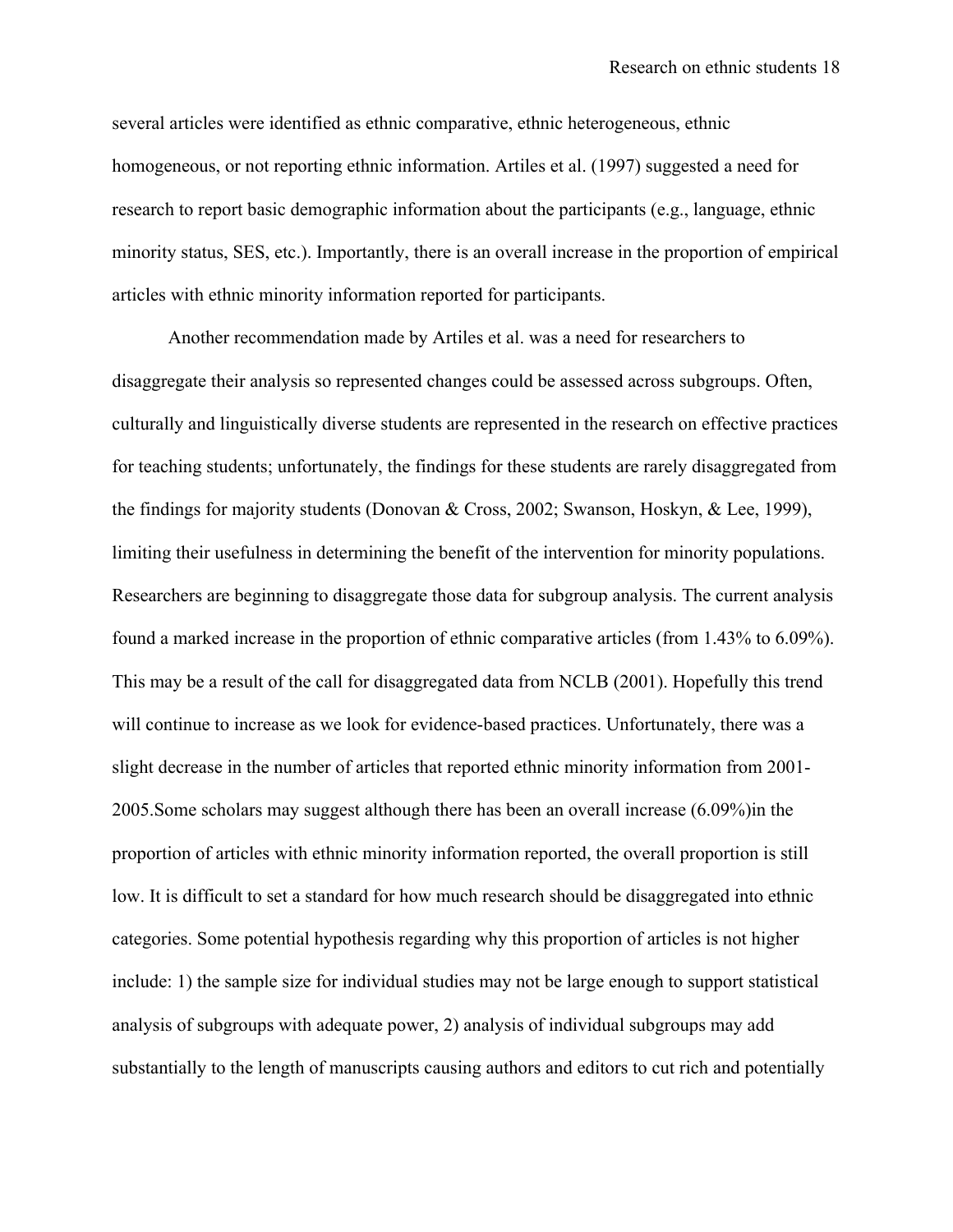valuable information, and 3) the response cost needed to run additional analysis may be high given a complex primary analysis.

Artiles et al., (1997) suggested a need for more studies in distinct settings with single disability and ethnic groups to help us obtain an in-depth knowledge of the interplay among disability, sociocultural background, and other cultural factors for particular ethnic groups In the present study we found only a slight increase in the proportion of articles presenting data on one ethnic minority group (from 3.40% to 4.11%). Too often, insufficient demographic data are provided about culturally and linguistically diverse students (Artiles, Trent, & Kuan, 1997; Donovan & Cross, 2002; Gersten & Baker, 2000; Simmerman & Swanson, 2001; Troia, 1999). For example, 87.80% of the identified empirical articles did not contain ethnic minority information about participants in the current study. However, we are making gains in the proportion of articles that disaggregate their data. The disaggregation of ethnic minority and disability groups may help investigators to discern complex interplay between ethnicity and disability. Researchers should look at the interactions between important cultural/linguistic characteristics and outcomes. Interestingly, there are many questions about which variables are most important for characterizing students' cultural and linguistic relations, it may be more important to increase the number of studies that report results based on some cultural/linguistic variables and remember that no variable or set of variables can capture the full range of cultural and linguistic dynamics. Results should be disaggregated whenever it can be done with adequate power. Results indicating a difference between groups are important and results finding similarities are equally important. With continued recruitment, training, support, and retention of scholars who are interested in conducting research with ethnic minority students with disabilities, we can continue to increase the base of knowledge in this area. Scholars are beginning to grapple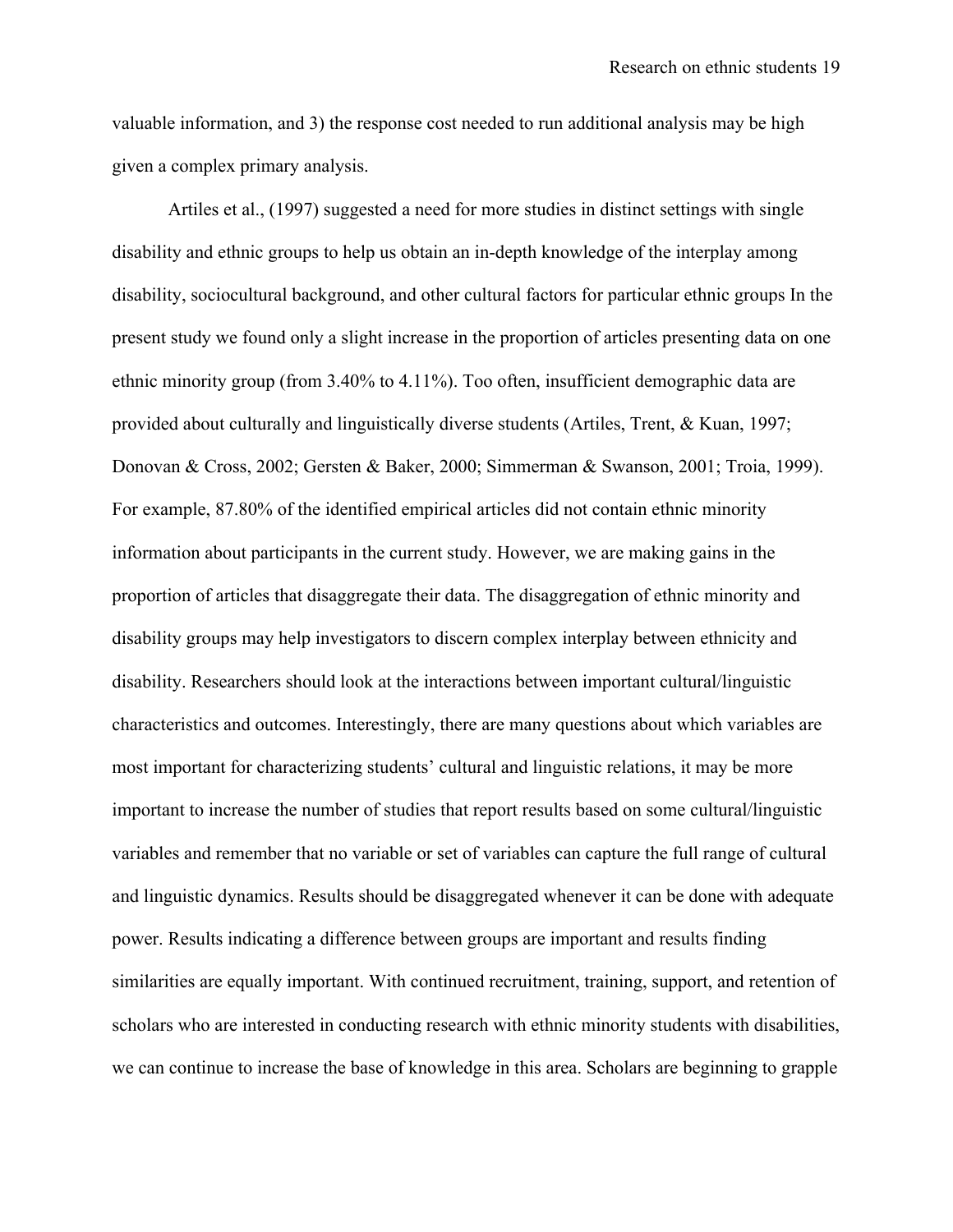with these complex variables and may identify which variables are the most important for educators to establish evidence-based practices.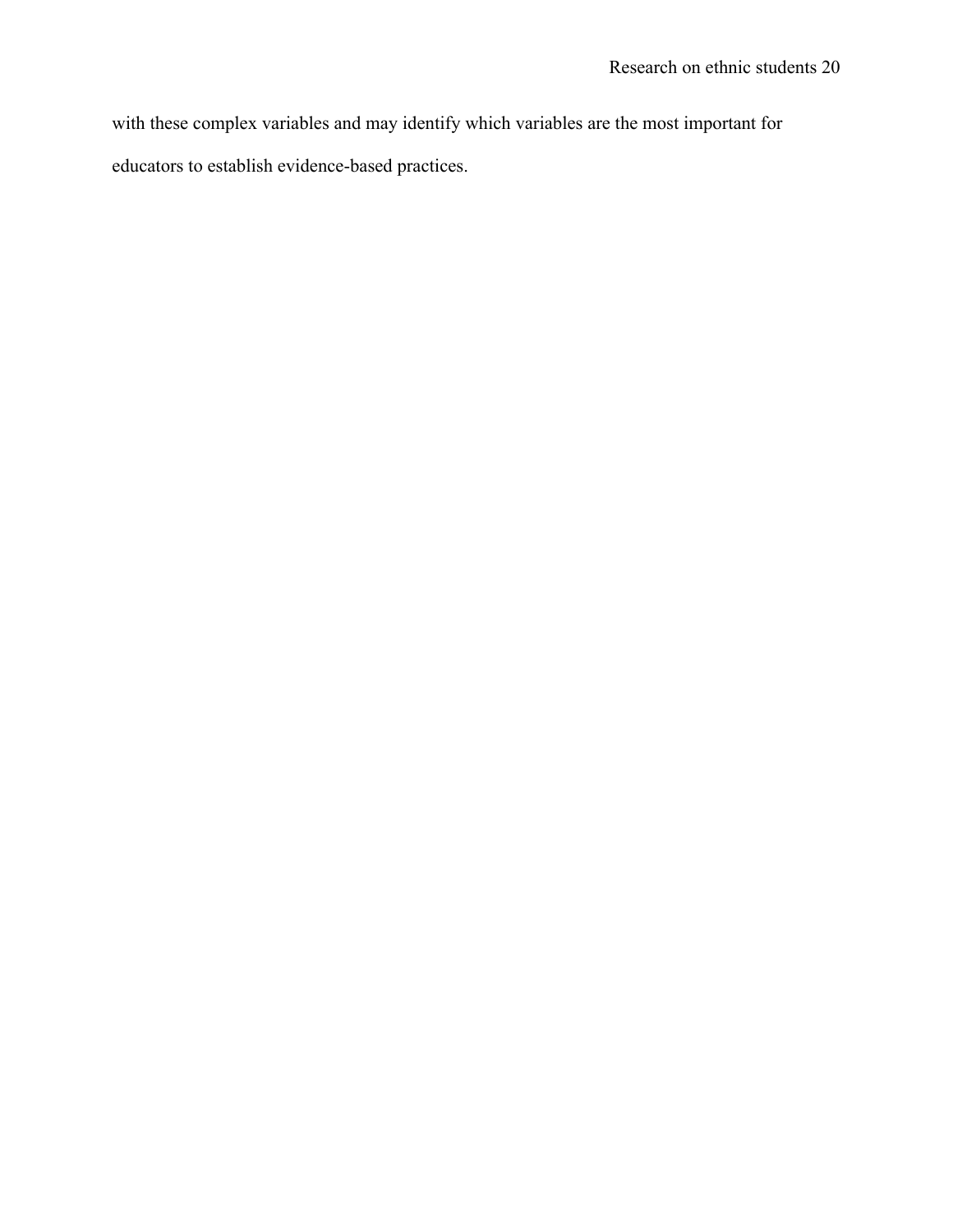#### References

- Arnold, M. & Lassmann, M. E. (2003). Overrepresentation of minority students in special education. *Education, 124*(2), 230-236.
- Artiles, A. J., Barreto, R. M., & Pena, L. (1998). Pathways to teacher learning in multicultural contexts. *Remedial and Special Education,* 19(2), 70-90.
- Artiles, A. J., Trent, S. C., & Hoffman-Kipp, P. (2000). From individual acquisition to culturalhistorical practices in multicultural teacher education. *Remedial and Special Education,*  21, 79-89.
- Artiles, A. J., Trent, S. C., & Kuan, L. (1997). Learning disabilities empirical research on ethnic minority students: An analysis of 22 years of studies published in selected refereed journals. *Learning Disabilities Research & Practice,* 12(2), 82-91.
- Artiles, A. J., Trent, S. C., & Palmer, J. (2004). Culturally diverse students in special education: Legacies and prospects. In J.A. Banks & C. M. Banks (Eds.), *Handbook of research on multicultural education* (2<sup>nd</sup> ed.; pp. 716-735) San Francisco, CA: Jossey-Bass
- Billingsley, B. S. (2002*). Special education teacher retention and attrition: A critical analysis of the literature.* Gainesville: University of Florida, Center on Personnel Studies in Special Education.
- Brown, G. (2002). The black collegian magazine. Available [on line:] www.blackcollegian.com/issues/1999-08/unfold.shtml
- Camarota, S. (Jan. 2001). Immigrants in the United States 2000: A snapshot of America's foreign-born population. *Center for Immigration Studies* 1-19
- Children's Defense Fund. (1975). School suspensions: Are they helping children? Cambridge, MA: Washington Research Project.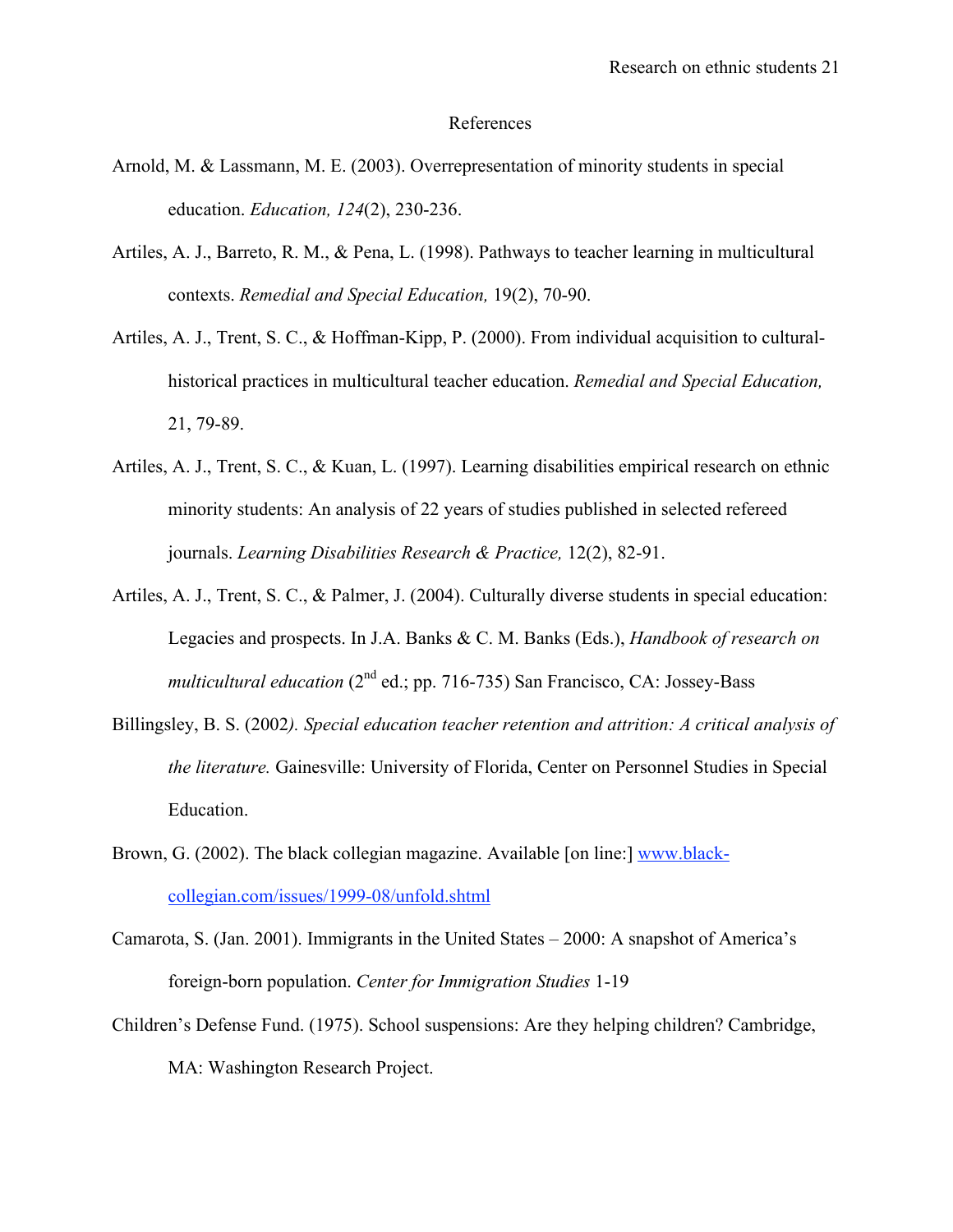Delpit, L. (1995). *Other people's children* (1<sup>st</sup> ed.). New York: The New Press.

- Donovan, M. S., & Cross, C. T. (Eds.). (2002). *Minority students in special and gifted education*. Washington, DC: National Press.
- Dunn, L. M. (1968). Special education for the mildly retarded: Is much of it justifiable? *Exceptional Children, 35*, 5-22
- Education for All handicapped Children Act of 1975, Pub. L. No. 94-147, 20 U.S.C., § 1401 *et seq.*
- Farkas, G. (2003). Racial disparities and discrimination in education: What do we know, how do we know it, and what do we need to know? Teachers College Record, 105(6), pp. 1119- 1146.
- Garcia, E. (2004). *Who are these linguistically and culturally diverse students*? Paper prepared for the National Center for Culturally Responsive Educational Systems Research Conference on English Language Learners Struggling to Learn: Emergent Research on Linguistic Differences and Learning Disabilities, Scottsdale, AZ, November 2004.
- Glackman, T., Martin, R., Hyman, I., McDowell, E., Berv, V., & Spino, P. (1978). Corporal punishment, school suspension, and the civil rights of students: An analysis of Office for Civil Rights school surveys. *Inequality in Education*, 23, 61-65.
- Goldman, R. L., Aldridge, J., & Worthington, L. (2004). Project lead: A training program for minority educators in special education and educational leadership. *College Student Journal, 38,* (2), 285-291.
- Gottlieb, J., Alter, M., Gottlieb, B. W., & Wishner, J. (1994). Special education in urban America: It's not justifiable for many. *The Journal of Special Education, 27,* 453-465.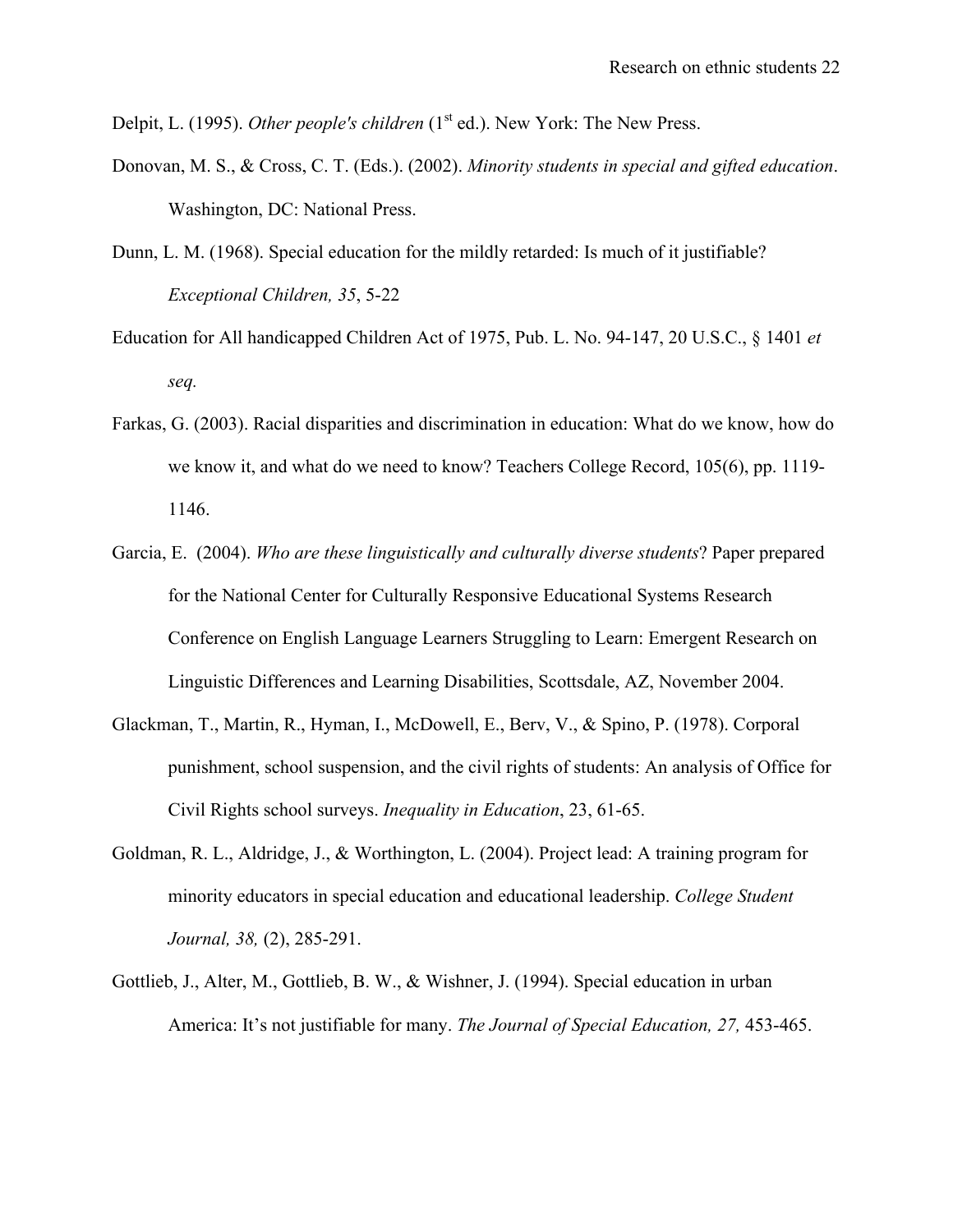- Grant, C. A., & Secada, W. (1990). Preparing teachers for diversity. In W. R. Houston, M. Haberman, & J. Sikula, *Handbook of research on teacher education* (pp. 403-422). New York: Macmillan.
- Grinberg, J., & Goldfarb, K. P. (1998). Moving teacher education in/to the community. *Theory into Practice, 37*(2), 131-139.
- Grossman, P. L. (1995). *Review of who will teach the children?* In *American Journal of Education*, 103*,* 335-337
- Harry, B. & Anderson, M. G. (1994). The disproportionate placement of African American males in special education programs: A critique of the process. *Journal of Negro Education* 63(4) 602-619.
- Harry, B. & Klingner, J. (2006). *Why are so many minority students in special education? Understanding race and disability in schools*. New York: Teachers College Press.
- Heller, K. A., Hotzman, W. H., & Messick, S. (Eds.) (1982). *Placing children in special education: A strategy for equity.* Washington, DC: National Academy Press.
- Individuals With Disabilities Education Improvement Act of 2004. (IDEIA) (2004). P.L. 108- 1446.
- Jennings, L. B., & Smith, C. P. (2002). Examining the role of critical inquiry for transformative practices: Two joint case studies of multicultural teacher education. *Teacher College Record, 104*(3), 456-481.
- Klingner, J. K., Artiles, A. J., Kozleski, E., Harry, B., Zion, S., Tate, W., Durán, G. Z., & Riley, D. (2005). Addressing the disproportionate representation of culturally and linguistically diverse students in special education through culturally responsive educational systems. *Education Policy Analysis Archives, 13(*38), 1-39. Available at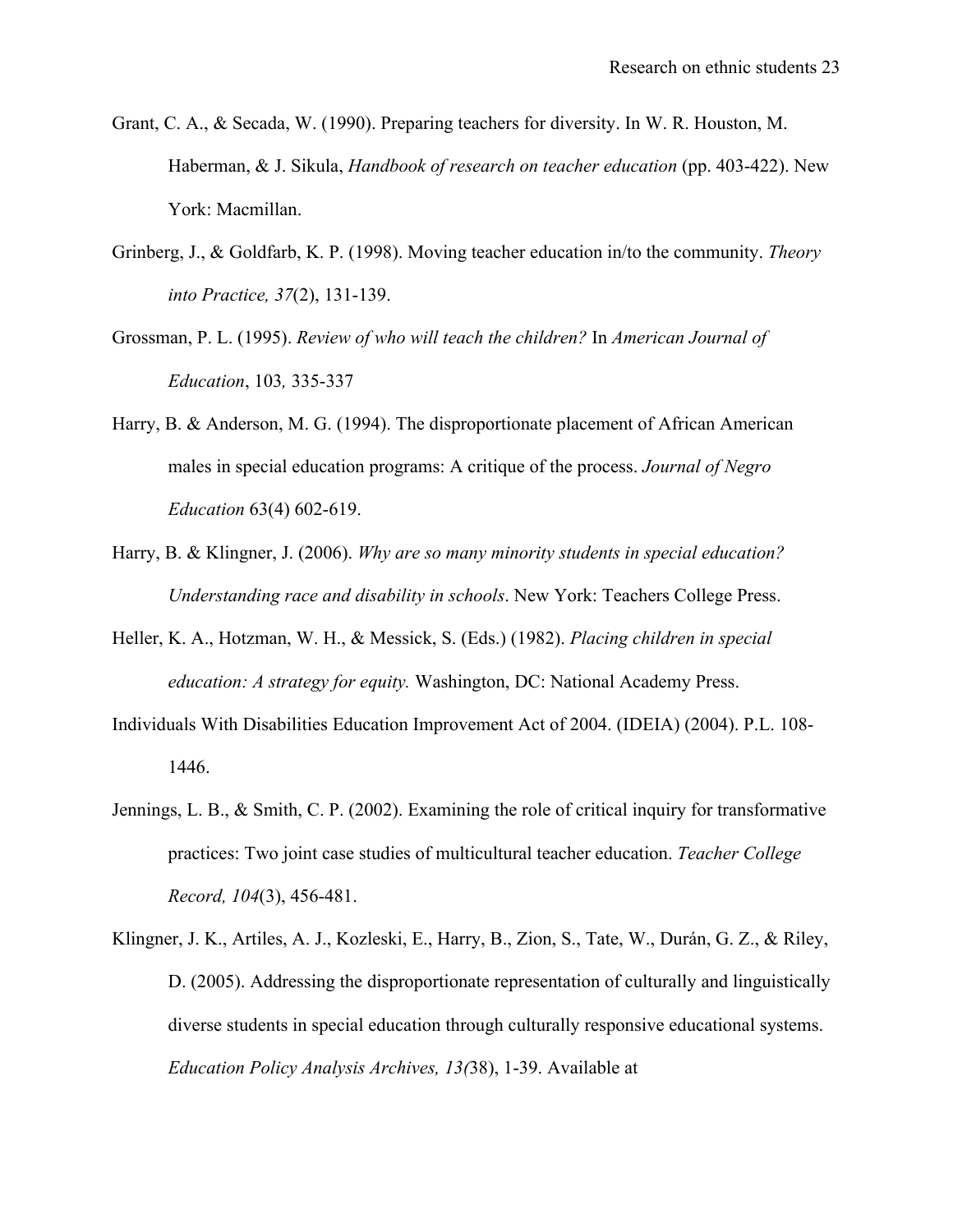http://epaa.asu.edu/epaa/v13n38/

- Ladson-Billings, (2005, Summer). But that's just good practice! The case for culturally relevant pedagogy. *Theory into Practice, 34* (3).
- McCabe. P. (2000). Assessment Report: 2000 US Department of Education Accredited Postsecondary Minority Institutions. Available [online]

http://eeoa.army.pentagon.mil/mcrp/2000\_minorityinst\_report.html.

- McCarthy, J. D., & Hodge, D. R. (1987). The social construction of school punishment: Racial disadvantage out of universalistic process. *Social Forces*, 65, 1101-1120.
- Menken, K., & Antunez, B. (2001). *An overview of the preparation and certification of teachers working with limited English proficient (LEP) Students.* Washington, DC: National Clearinghouse for Bilingual Education and ERIC Clearinghouse on Teaching and Teacher Education. Available from the World Wide Web at http://www.eric.ed.gov/ERICDocs/data/ericdocs2sql/content\_storage\_01/0000019b/80/2 9/cb/0e.pdf
- National Center for Education Statistics (2000). *The Condition of Education in Brief.*  Washington, DC: National Center for Educational Statistics.
- National Center for Education Statistics (2005). *The Condition of Education 2005.*Washington, DC: National Center for Educational Statistics.
- National Research Council. (1982). *Creating a Center for Education Statistics: A Time for Action.* Panel to Evaluate the National Center for Educational Statistics, Committee on National Statistics. Washington, DC: National Academy Press.

No Child Left behind Act of 2001. (NCLB). (2001) P. L. 107-110.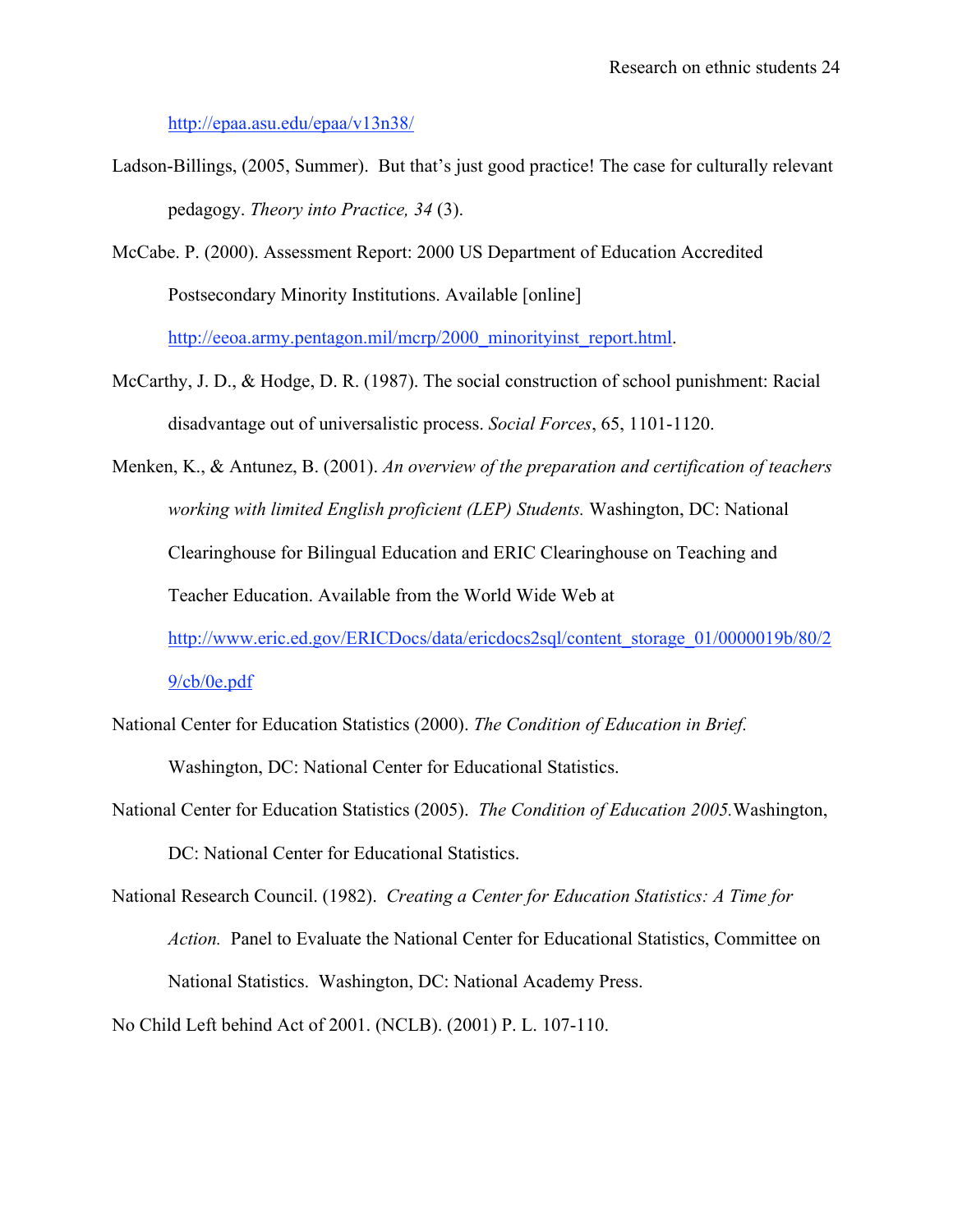- Office for Civil Rights. (1993). *1990 elementary and secondary school civil rights survey: National summaries*. Washington, DC: DBS Corporation.
- Olson, L. (2000). Finding and keeping competent teachers: Quality counts-Who should teach? [Special Issue]. *Education Week,* 19(18), 12-17
- Oswald, D. P., Coutinho, M. J., Best, A., & Singh, N. N. (1999). Ethnic representation in special education: The influence of school-related economic and demographic variables. *The Journal of Special Education,* 33(4), 194-206.
- Phillips, M., Crouse, J. & Ralph, J. (1998). Does the black-white test score gap widen after children enter school? In C. Jencks & M. Phillips (Eds.), *The black-white test score gap*. Washington, DC: Brookings.
- Porter, A. C., Linn, R. L., & Trimble, C. S. (2005). The effects of state decisions about NCLB adequate yearly progress targets. *Educational Measurement: Issues and Practice,* 24 (4) 32-39
- Rao, S. (2005). Effective multicultural teacher education programs: Methodological and conceptual issues. *Education*, 126(2), 279-291.
- Riley, R. (1998). Our teachers should be excellent, and they should look like America. *Education and Urban Society, 31*(1), 18-29.
- Rodriguez, J.L., Duran, D., Diaz, R.M., & Espinosa, L. (2001). The impact of bilingual preschool education on the language development of Spanish-speaking children. *Early Childhood Research Quarterly*, 10, 475-490.
- Shipp, V. H. (1999). Factors influencing the career choices of African American collegians: Implications for minority teacher recruitment. *The Journal of Negro Education, 68*, 343- 351.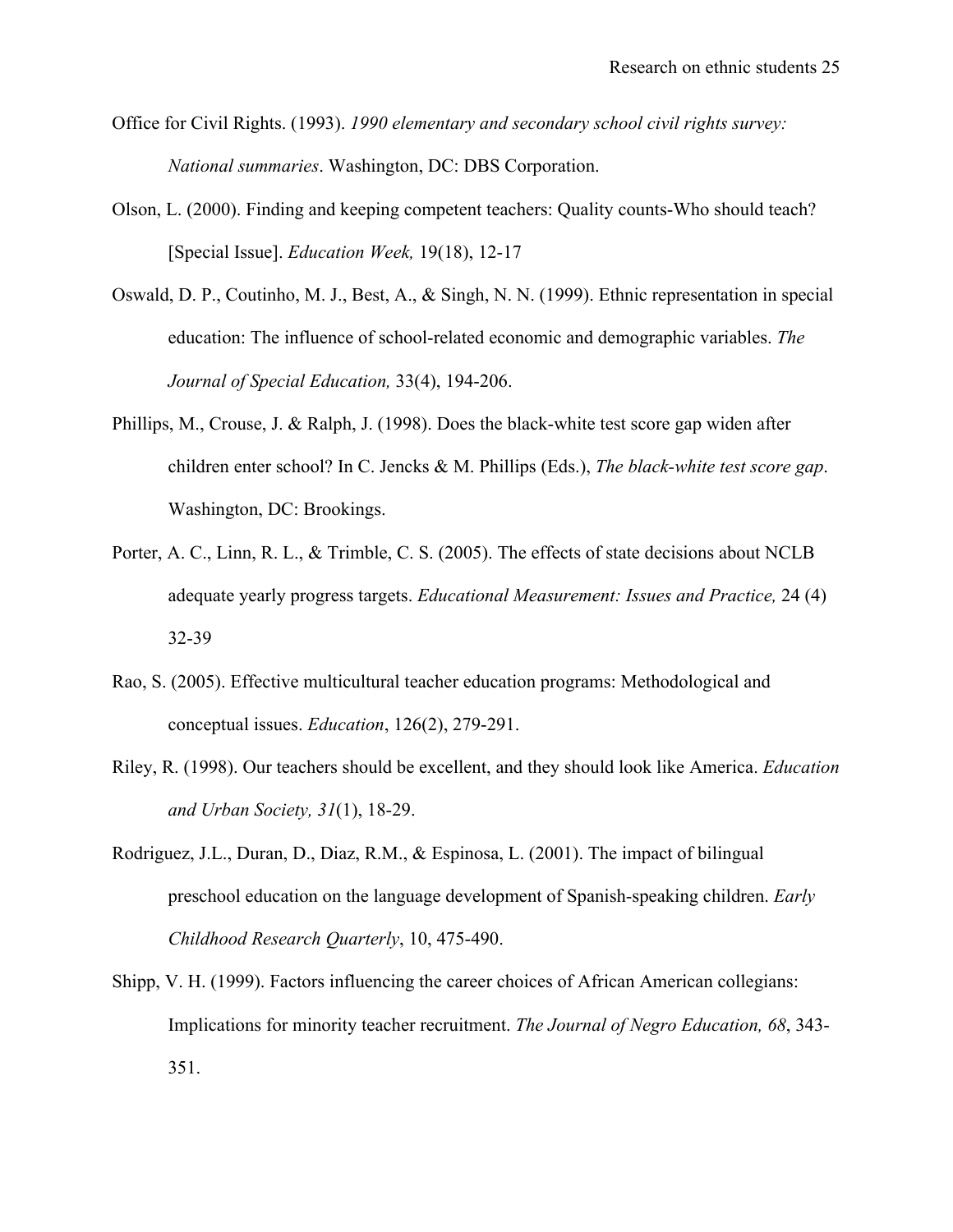- Smith, D. D. (2003). Introduction to special education: Teaching in an age of opportunity (4th ed.). Boston: Allyn & Bacon.
- Townsend, B. L. (2000). The disproportionate discipline of African American learners: Reducing school suspension and expulsion. *Exceptional Children, 66*(3), 381-391.
- Tyler, N. C., Yzquierdo, Z., Lopez-Reyna, N., & Flippin S. S. (2004). Cultural and linguistic diversity and the special education workforce: A critical overview. *The Journal of Special Education, 38*(1), 22-38.
- U.S. Department of Commerce, Bureau of the Census, Current Population Survey (CPS), October 1972-2000; and American Council on Education, GED Testing Service, *GED Statistical Report* (1990-99). U.S. Census Bureau. (2002). *Statistical abstract of the United States: 2002.* Retrieved March 22, 2007, from

http://www.census.gov/prod/2003pubs/02statab/statistical-abstract-02.html

- U.S. Department of Education. (2002a). *IDEA part B annual report tables-personnel 2000-Table AC2.* Retrieved March 22, 2007, from http://www.ideadata.org/tables25th%Car\_ac2htm
- U.S. Department of Education. (2002b). *Meeting the highly qualified teachers challenge: The secretary's annual report on teacher quality*. Washington, DC: Office of Postsecondary Education, Office of Policy Planning and Innovation.
- Webb-Johnson, G, Artiles, A. J., & Trent, S. C. (1998). The status of research on multicultural education in teacher education and special education: Problems, pitfalls, and promises. *Remedial and Special Education, 19,* 7-15.
- Winzer, M. A., & Mazurek, K. (1998). Special education in multicultural contexts. Upper Saddle River, NJ: Merrill (Prentice Hall).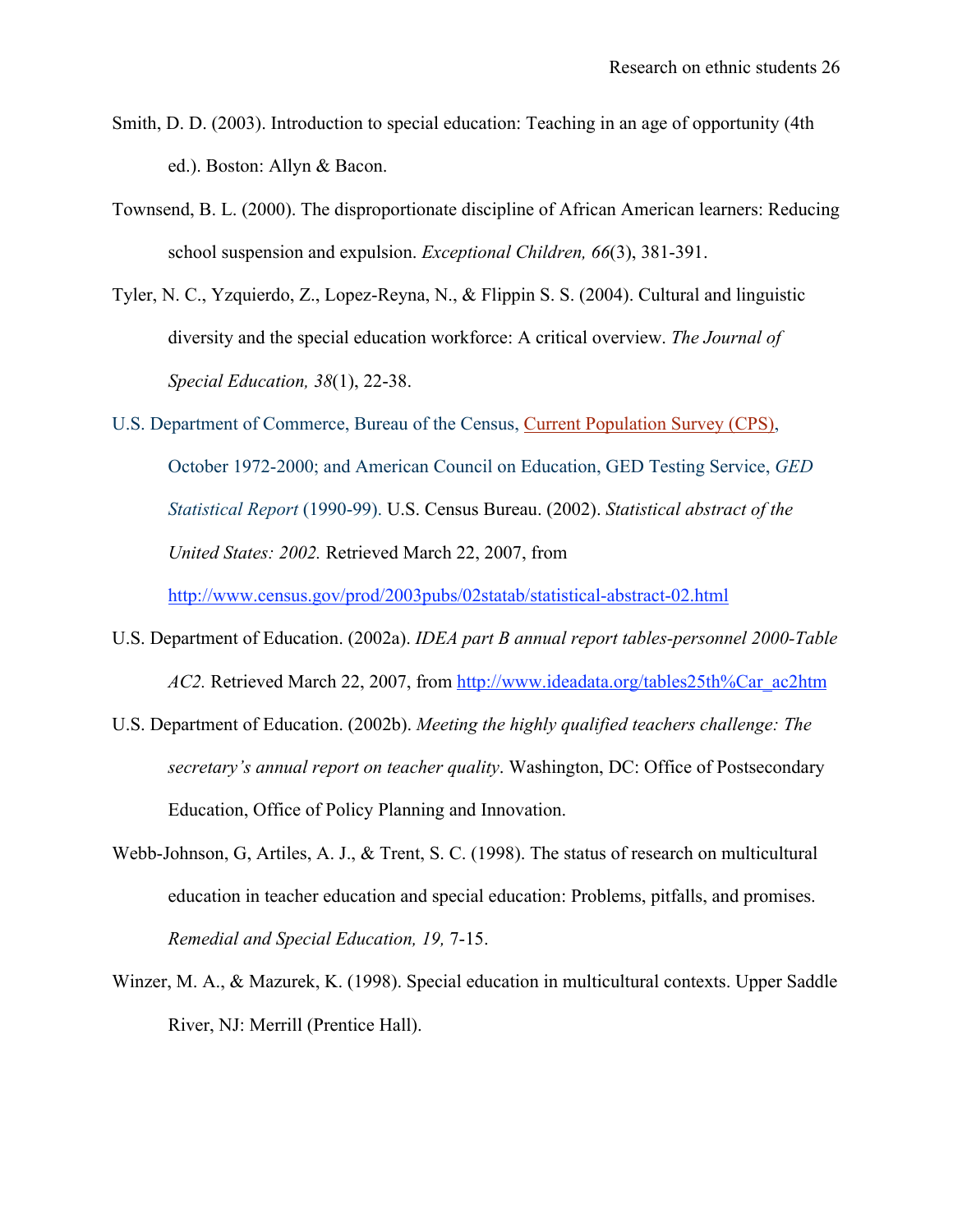Zeichner, K., Grant, C. A., & Gay, G. (1998). A research informed vision of good practice in multicultural teacher education: Study principles. *Theory into Practice, 37*, 163-171.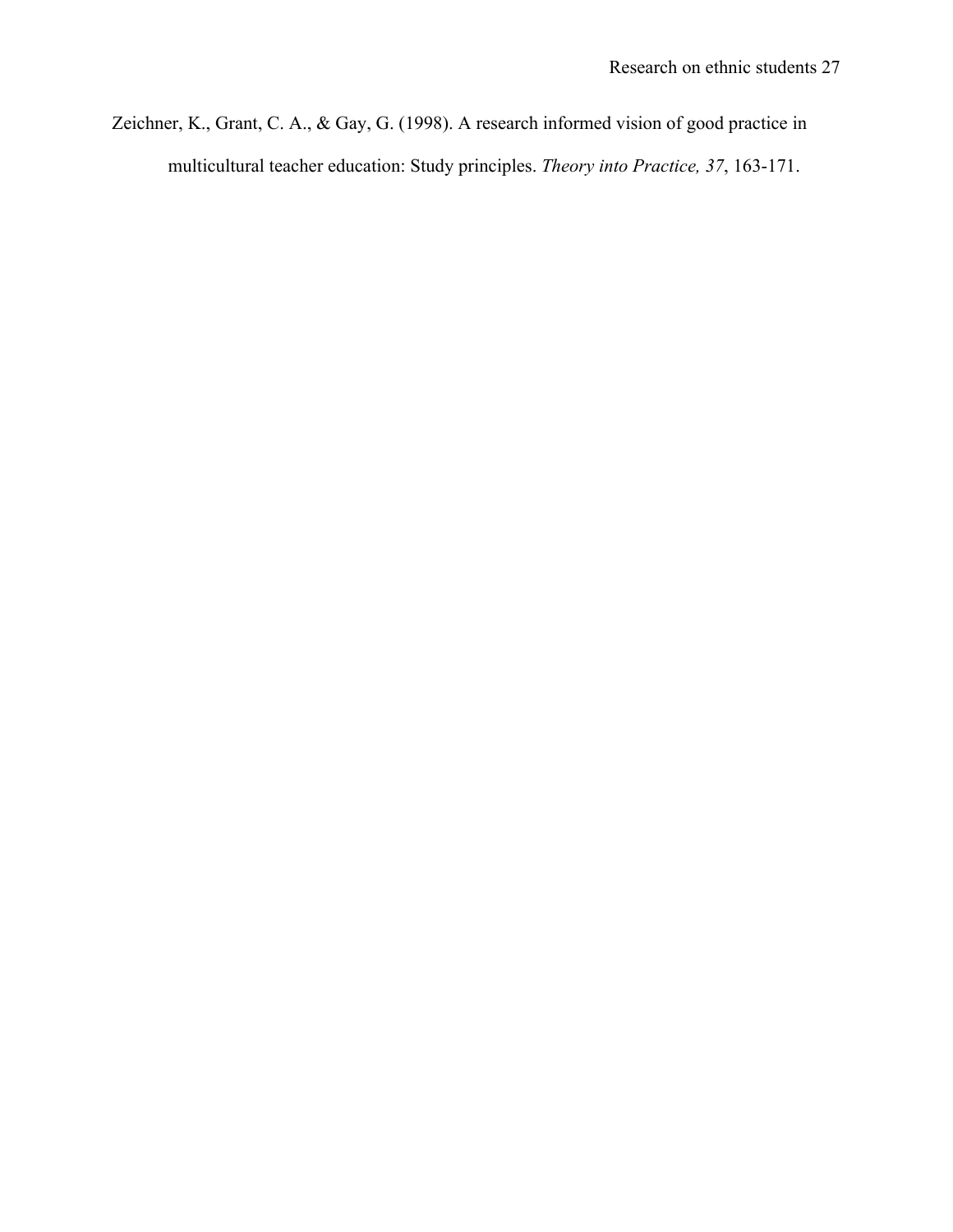# Figure Captions

*Figure 1.* Proportion of empirical articles containing ethnic minority information:  $1972 - 2009$ . *Figure 2* Distribution of articles by type of participant information reported by researchers *Figure 3* Frequency of experimental designs used in research on ethnic minority students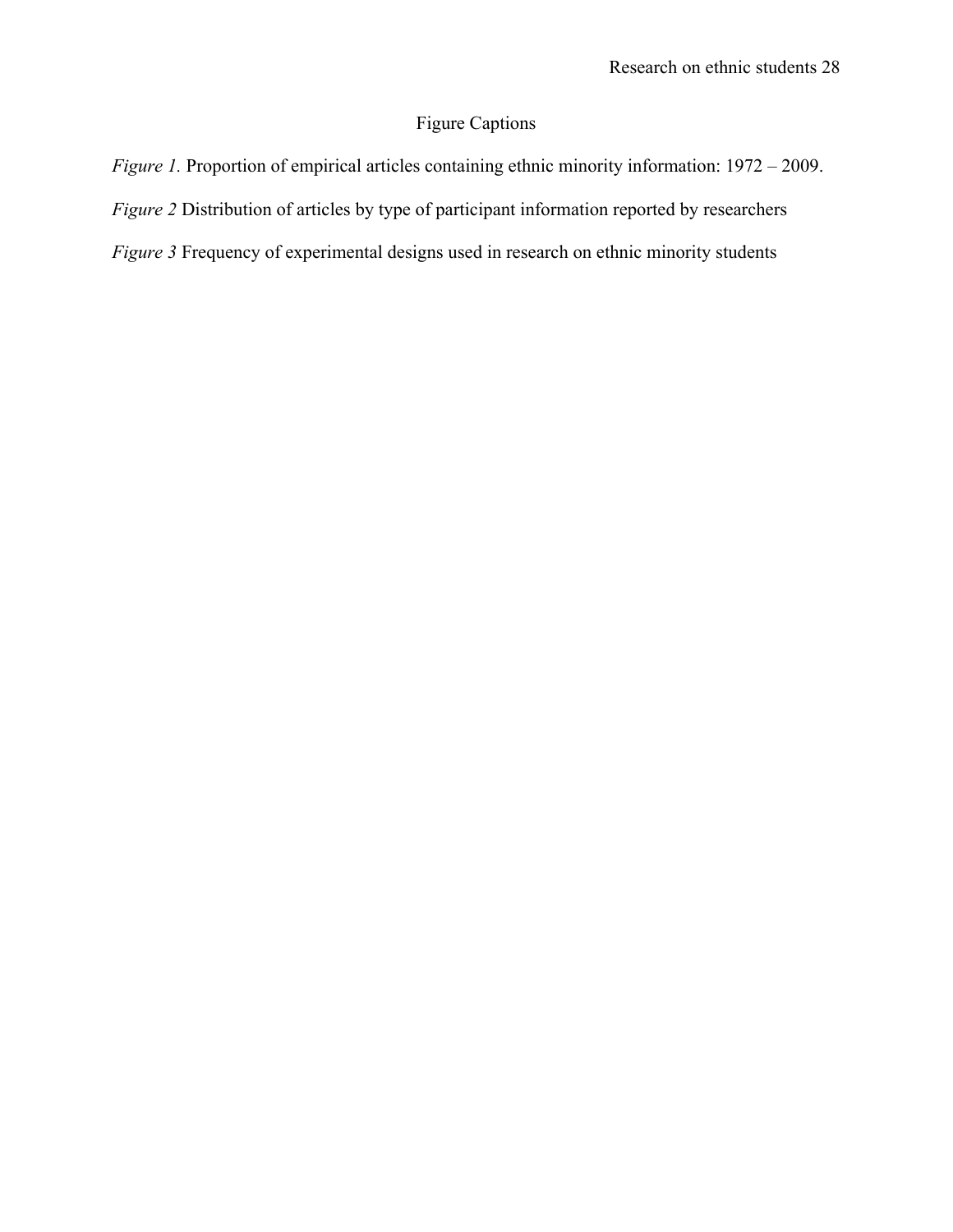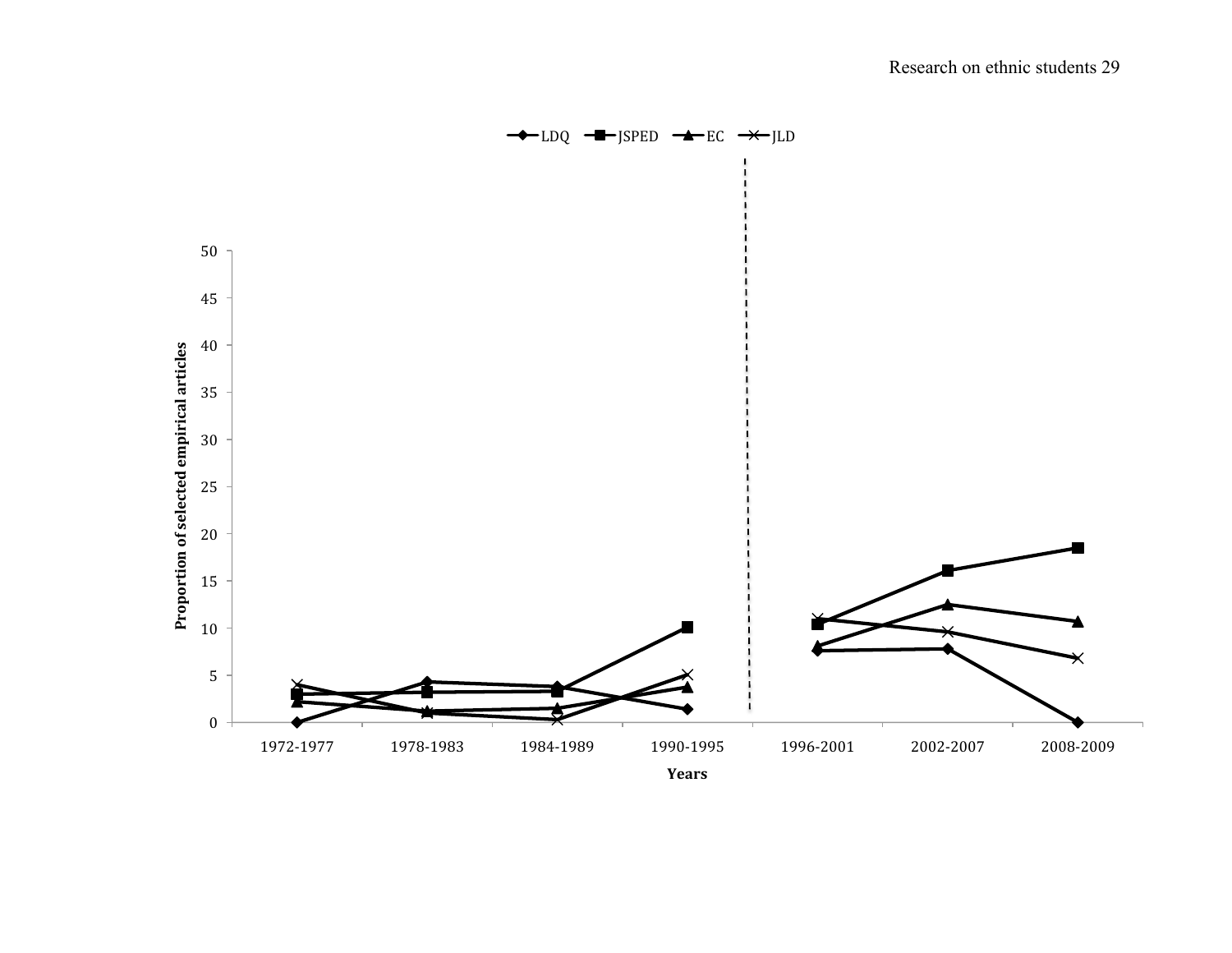

**Participant Discription**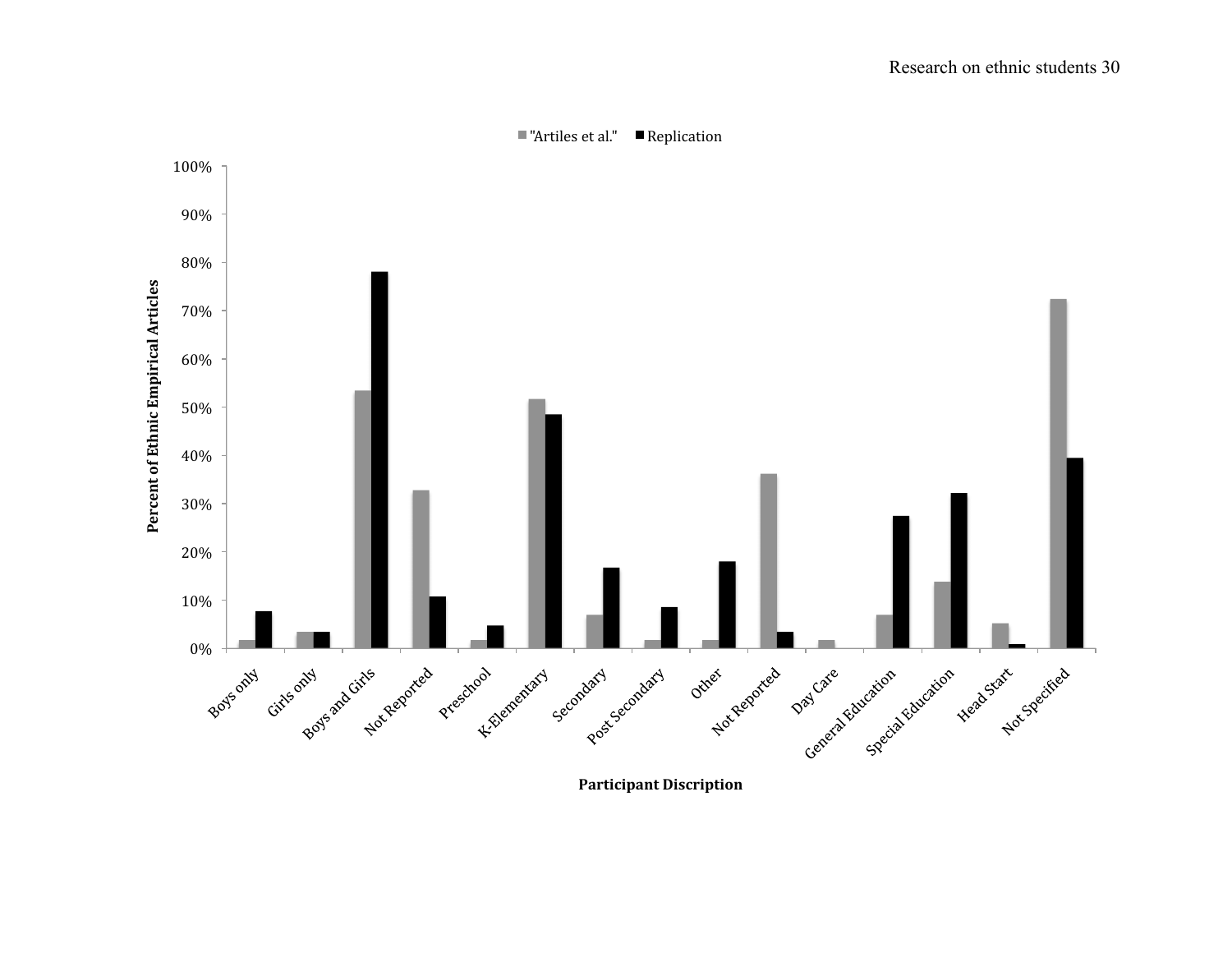

■ Artiles et al. ■ Replication

**Type of Research Design**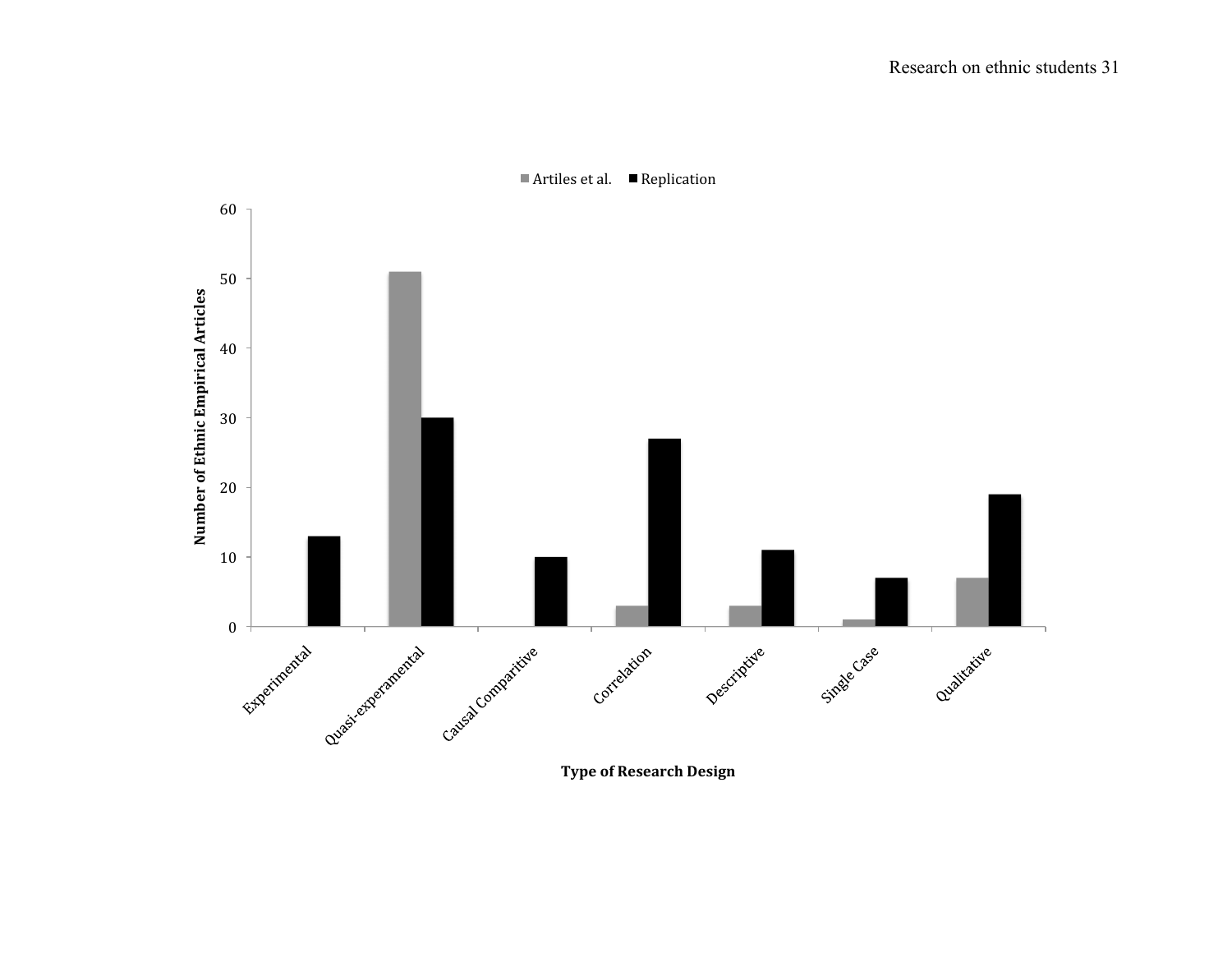Table 1

|               | Characteristics of Research on Ethnic Minority Students: Artiles et al. (1997) Compared to |  |
|---------------|--------------------------------------------------------------------------------------------|--|
| Present Study |                                                                                            |  |

|                                                                    | Artiles et al. |         | <b>Current Study</b> |         |
|--------------------------------------------------------------------|----------------|---------|----------------------|---------|
| Descriptive<br>Features                                            | Number         | Percent | Number               | Percent |
| Total Number of<br><b>Studies Across</b><br>Four Journals          | 2,378          |         | 1169                 |         |
| Studies on<br>Specific Ethnic<br>Groups                            | 58             | 2.43%   | 117                  | 10.01%  |
| Ethnic<br>Comparative                                              | 34             | 1.43%   | 65                   | 5.56%   |
| Ethnic<br>Homogenous                                               | 24             | 1.01%   | 52                   | 4.45%   |
| <b>Studies</b><br>Reporting<br>Mixed or No<br><b>Ethnic Groups</b> | 2,320          | 97.56%  | 936                  | 87.60%  |
| Ethnic<br>Heterogeneous                                            | 80             | 3.40%   | 407                  | 34.82%  |
| No Ethnic<br>Information<br>Reported                               | 2,240          | 94.19%  | 529                  | 51.80%  |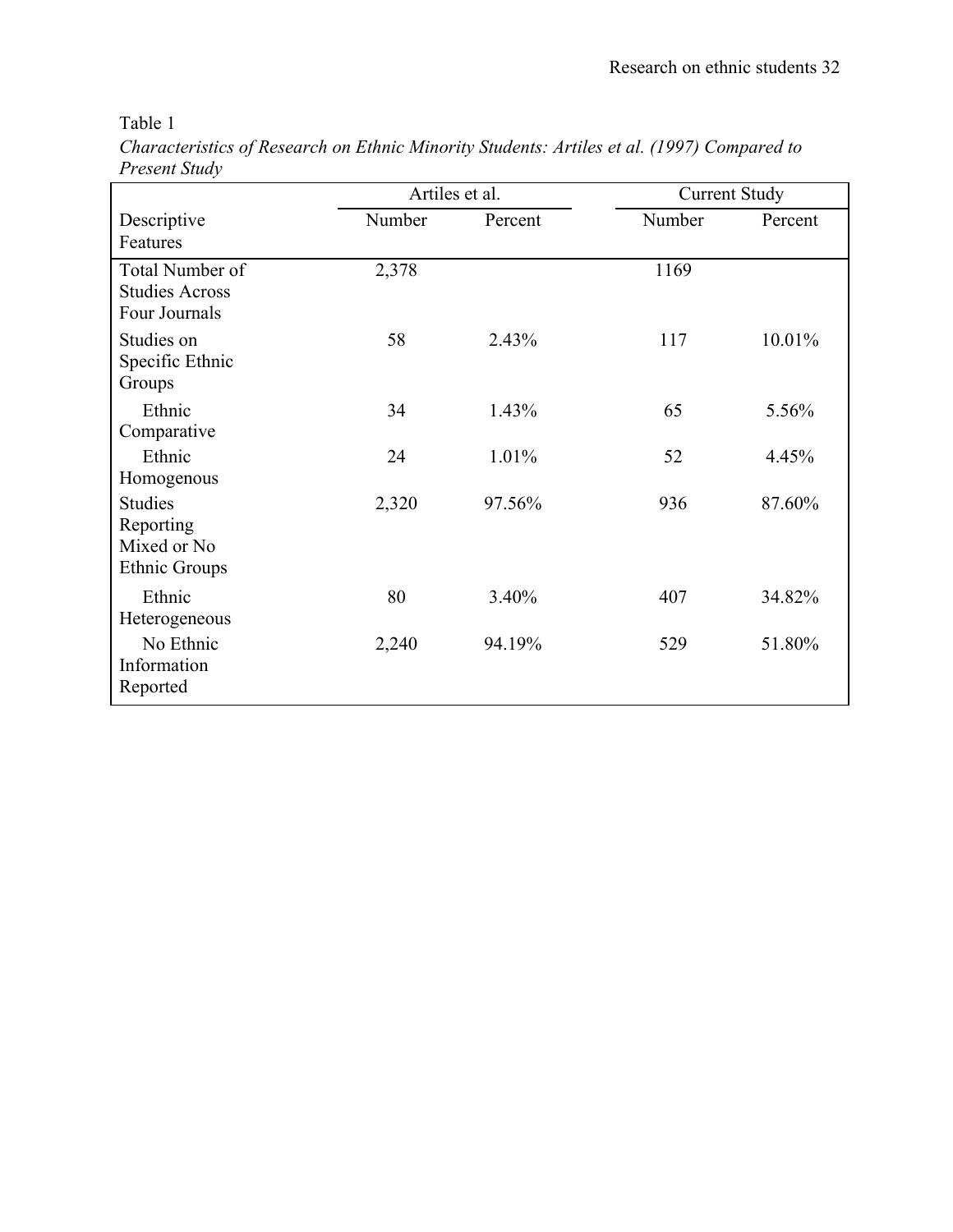## Appendix

## Selection criteria

- Empirical Articles: Is the article empirical?
	- o Yes
		- Quantitative Group Designs
			- Descriptive –Involves describing characteristics of a particular sample of individuals or other phenomena. (p. 288)
			- Causal-Comparative- Used to explore possible causal relationships between variables. (p. 288)
			- Correlational- One purpose is to search for variables, measured at one point in time, that predict a criterion variable measured at subsequent point in time. Another purpose is to search for possible causal patterns among variables. (p. 319)
			- Quasi-experimental- A type of experiment in which research participants are not randomly assigned to the experimental and control groups.
			- Experimental Design- a type of experiment in which research participants are randomly assigned to the experimental and control groups.
		- Single subject design
			- **Multiple Baseline**
			- Alternating Treatment
			- Reversal
			- Withdrawal
		- Qualitative designs-Qualitative data analysis is primarily an inductive process of comparison in which the categories and patterns emerge from the data from specific questions that the researcher asks about the data. The researcher codes the data into categories, and then identifies (sorts) similarities and distinctions between categories to discover patterns or relationships among the categories. Synthesis or analysis is the key to identify patterns. Types of analysis are called strategies rather than procedures (e.g. Case study).
	- o No-These are not considered part of our analysis
		- $\blacksquare$  Lit reviews
		- Meta analysis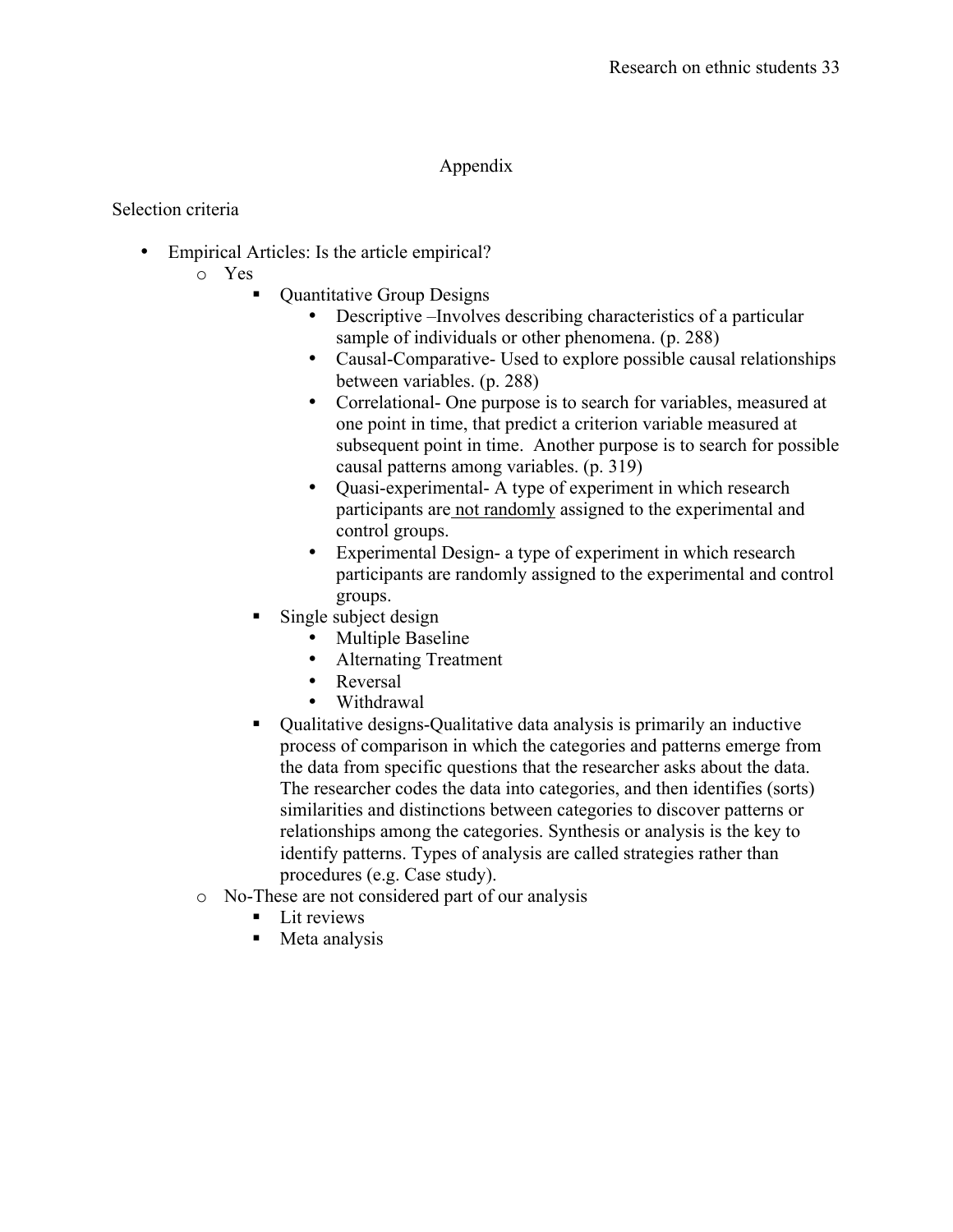• Type of Study: Was there any information on the Ethnic/racial makeup of the participants overall?



- o Ethnic Comparative-comparing two or more ethnic groups to each other and data disaggregated in the results section.
- o Ethnic Homogeneous- one racial/ethnic/or English language learner. Group must be equal or more than 90% of total N.
- o Ethnic Heterogeneous- subjects are described in terms of racial/ethnic/ELL groups however the results are not disaggregated.
- Locale
	- o Urban
	- o Suburban
	- o Rural
	- o Multiple
	- o Not Specified (e.g. population of city)
- Information on Disability Diagnosis
	- o Yes- a description of disability or diagnosis criteria (e.g. School identified, IQ and ACH testing, Psychological diagnosis, etc.)
	- o No- no information provided
- Sample Size
	- o N- number of subjects
	- o Not Specified
- Sex
	- o Boys Only
	- o Girls only
	- o Boys and Girls
	- o Not Specified